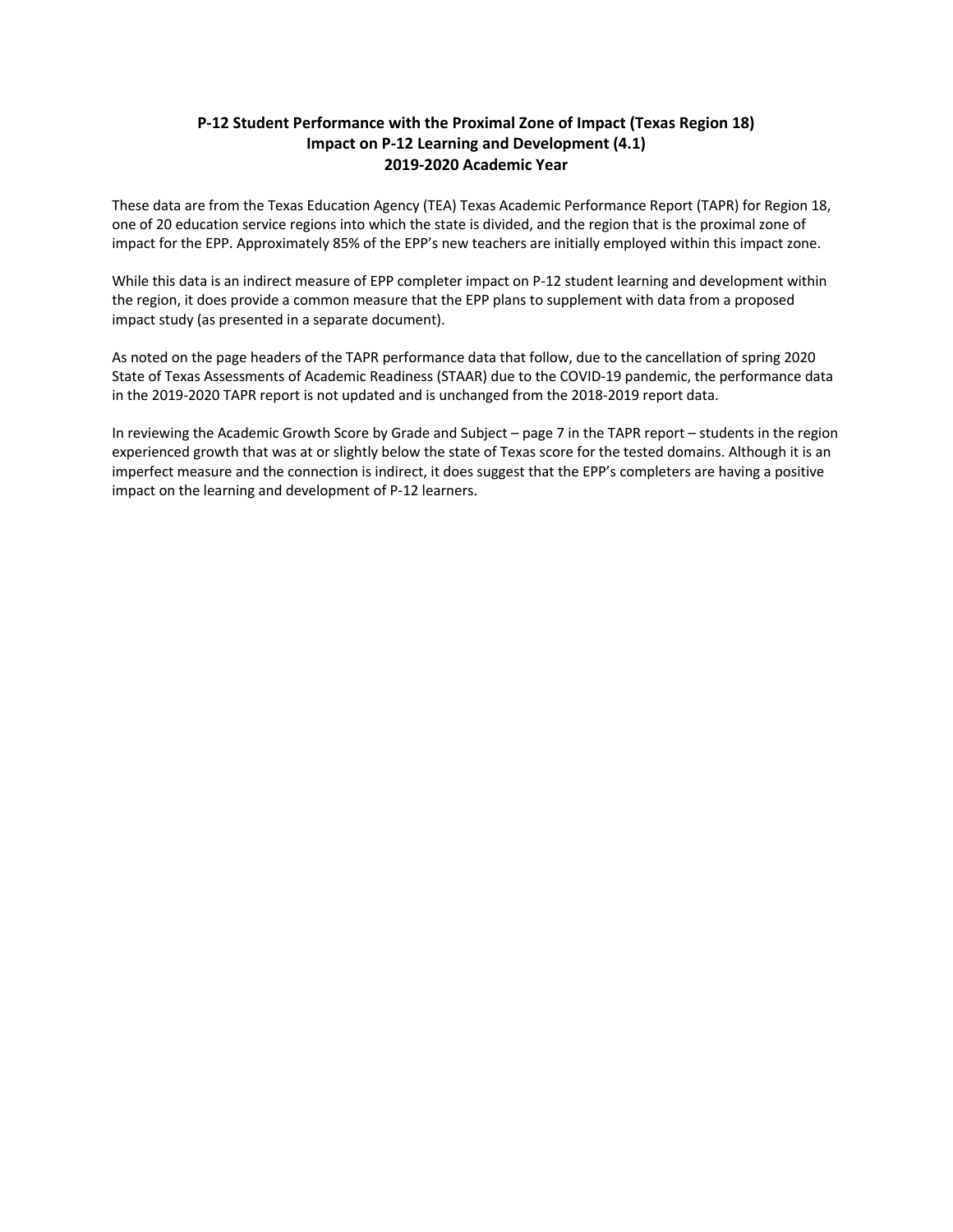|                                                                         |      |       |     | African                        |     |     | American |       | Pacific         | Two or<br><b>More</b> | <b>Special</b><br>Ed | <b>Special</b><br>Ed | Continu-<br>ously | Non-<br>Continu-<br>ously | Econ | EL<br>(Current<br>& |
|-------------------------------------------------------------------------|------|-------|-----|--------------------------------|-----|-----|----------|-------|-----------------|-----------------------|----------------------|----------------------|-------------------|---------------------------|------|---------------------|
|                                                                         |      | State |     | Region American Hispanic White |     |     | Indian   | Asian | <b>Islander</b> |                       | Races (Current)      | (Former)             | <b>Enrolled</b>   | Enrolled                  |      | Disady Monitored)   |
| STAAR Performance Rates by Tested Grade, Subject, and Performance Level |      |       |     |                                |     |     |          |       |                 |                       |                      |                      |                   |                           |      |                     |
| Grade 3 Reading<br>At Approaches Grade Level or                         |      |       |     |                                |     |     |          |       |                 |                       |                      |                      |                   |                           |      |                     |
| Above                                                                   | 2019 | 76%   | 70% | 56%                            | 67% | 78% | 63%      | 87%   | 58%             | 79%                   | 43%                  | 65%                  | 69%               | 71%                       | 62%  | 69%                 |
|                                                                         | 2018 | 77%   | 71% | 54%                            | 68% | 80% | 77%      | 83%   | 40%             | 75%                   | 45%                  | 66%                  | 70%               | 71%                       | 63%  | 68%                 |
| At Meets Grade Level or Above                                           | 2019 | 45%   | 37% | 27%                            | 34% | 46% | 25%      | 58%   | 17%             | 46%                   | 24%                  | 29%                  | 37%               | 36%                       | 29%  | 38%                 |
|                                                                         | 2018 | 43%   | 35% | 24%                            | 31% | 46% | 41%      | 59%   | 20%             | 41%                   | 23%                  | 26%                  | 34%               | 36%                       | 27%  | 33%                 |
| At Masters Grade Level                                                  | 2019 | 27%   | 21% | 14%                            | 18% | 29% | 13%      | 38%   | 8%              | 28%                   | 7%                   | 16%                  | 22%               | 20%                       | 15%  | 20%                 |
|                                                                         | 2018 | 25%   | 18% | 9%                             | 14% | 27% | 41%      | 32%   | 20%             | 25%                   | 5%                   | 12%                  | 17%               | 19%                       | 11%  | 15%                 |
| <b>Grade 3 Mathematics</b><br>At Approaches Grade Level or              |      |       |     |                                |     |     |          |       |                 |                       |                      |                      |                   |                           |      |                     |
| Above                                                                   | 2019 | 79%   | 71% | 61%                            | 68% | 79% | 88%      | 87%   | 42%             | 70%                   | 45%                  | 68%                  | 71%               | 71%                       | 64%  | 70%                 |
|                                                                         | 2018 | 78%   | 72% | 54%                            | 70% | 79% | 77%      | 94%   | 60%             | 72%                   | 43%                  | 71%                  | 72%               | 72%                       | 65%  | 72%                 |
| At Meets Grade Level or Above                                           | 2019 | 49%   | 40% | 27%                            | 36% | 49% | 63%      | 60%   | 17%             | 49%                   | 26%                  | 32%                  | 40%               | 40%                       | 32%  | 38%                 |
|                                                                         | 2018 | 47%   | 38% | 30%                            | 35% | 48% | 41%      | 67%   | 40%             | 52%                   | 26%                  | 36%                  | 39%               | 37%                       | 31%  | 35%                 |
| At Masters Grade Level                                                  | 2019 | 25%   | 18% | 13%                            | 15% | 27% | 13%      | 36%   | 8%              | 28%                   | 9%                   | 17%                  | 19%               | 18%                       | 12%  | 15%                 |
|                                                                         | 2018 | 23%   | 17% | 14%                            | 14% | 23% | 27%      | 35%   | 20%             | 27%                   | 9%                   | 19%                  | 17%               | 17%                       | 12%  | 14%                 |
| Grade 4 Reading                                                         |      |       |     |                                |     |     |          |       |                 |                       |                      |                      |                   |                           |      |                     |
| At Approaches Grade Level or<br>Above                                   | 2019 | 75%   | 65% | 49%                            | 63% | 74% | 67%      | 78%   | 67%             | 68%                   | 33%                  | 58%                  | 65%               | 66%                       | 58%  | 57%                 |
| At Meets Grade Level or Above                                           | 2018 | 73%   | 63% | 53%                            | 59% | 75% | 74%      | 77%   | 80%             | 59%                   | 34%                  | 60%                  | 63%               | 64%                       | 53%  | 54%                 |
|                                                                         | 2019 | 44%   | 34% | 22%                            | 31% | 44% | 33%      | 49%   | 33%             | 39%                   | 21%                  | 28%                  | 34%               | 33%                       | 26%  | 26%                 |
| At Masters Grade Level                                                  | 2018 | 46%   | 36% | 28%                            | 31% | 48% | 37%      | 56%   | 50%             | 37%                   | 21%                  | 32%                  | 35%               | 38%                       | 26%  | 26%                 |
|                                                                         | 2019 | 22%   | 15% | 8%                             | 13% | 24% | 13%      | 24%   | $0\%$           | 22%                   | 4%                   | 16%                  | 15%               | 16%                       | 10%  | 10%                 |
|                                                                         | 2018 | 24%   | 16% | 10%                            | 14% | 23% | 26%      | 38%   | 20%             | 17%                   | 6%                   | 18%                  | 16%               | 18%                       | 11%  | 12%                 |
| Grade 4 Mathematics<br>At Approaches Grade Level or                     |      |       |     |                                |     |     |          |       |                 |                       |                      |                      |                   |                           |      |                     |
| Above                                                                   | 2019 | 75%   | 66% | 47%                            | 63% | 74% | 71%      | 90%   | 67%             | 69%                   | 37%                  | 66%                  | 66%               | 65%                       | 58%  | 62%                 |
|                                                                         | 2018 | 78%   | 70% | 55%                            | 67% | 80% | 84%      | 86%   | 90%             | 67%                   | 38%                  | 74%                  | 70%               | 71%                       | 63%  | 65%                 |
| At Meets Grade Level or Above                                           | 2019 | 48%   | 36% | 28%                            | 33% | 45% | 33%      | 68%   | 33%             | 47%                   | 24%                  | 33%                  | 36%               | 36%                       | 29%  | 32%                 |
|                                                                         | 2018 | 49%   | 39% | 26%                            | 34% | 51% | 68%      | 63%   | 30%             | 42%                   | 22%                  | 34%                  | 38%               | 39%                       | 30%  | 31%                 |
| At Masters Grade Level                                                  | 2019 | 28%   | 19% | 14%                            | 16% | 27% | 17%      | 46%   | 17%             | 26%                   | 10%                  | 19%                  | 19%               | 20%                       | 14%  | 16%                 |
|                                                                         | 2018 | 27%   | 19% | 11%                            | 15% | 28% | 32%      | 44%   | 10%             | 22%                   | 8%                   | 16%                  | 18%               | 20%                       | 13%  | 14%                 |
| Grade 4 Writing<br>At Approaches Grade Level or                         |      |       |     |                                |     |     |          |       |                 |                       |                      |                      |                   |                           |      |                     |
| Above                                                                   | 2019 | 67%   | 56% | 39%                            | 54% | 63% | 63%      | 73%   | 50%             | 56%                   | 25%                  | 45%                  | 56%               | 56%                       | 47%  | 54%                 |
|                                                                         | 2018 | 63%   | 52% | 41%                            | 48% | 64% | 58%      | 79%   | 70%             | 51%                   | 24%                  | 44%                  | 52%               | 53%                       | 43%  | 48%                 |
| At Meets Grade Level or Above                                           | 2019 | 35%   | 24% | 14%                            | 21% | 32% | 25%      | 43%   | 50%             | 30%                   | 17%                  | 17%                  | 24%               | 24%                       | 17%  | 22%                 |
|                                                                         | 2018 | 39%   | 28% | 22%                            | 25% | 38% | 37%      | 57%   | 50%             | 27%                   | 17%                  | 20%                  | 28%               | 30%                       | 21%  | 24%                 |
| At Masters Grade Level                                                  | 2019 | 11%   | 6%  | 4%                             | 4%  | 9%  | 8%       | 17%   | 0%              | 14%                   | 4%                   | 4%                   | 5%                | 6%                        | 4%   | 4%                  |
|                                                                         | 2018 | 11%   | 6%  | 4%                             | 5%  | 8%  | 11%      | 31%   | 10%             | 11%                   | 5%                   | 3%                   | 6%                | 7%                        | 3%   | 5%                  |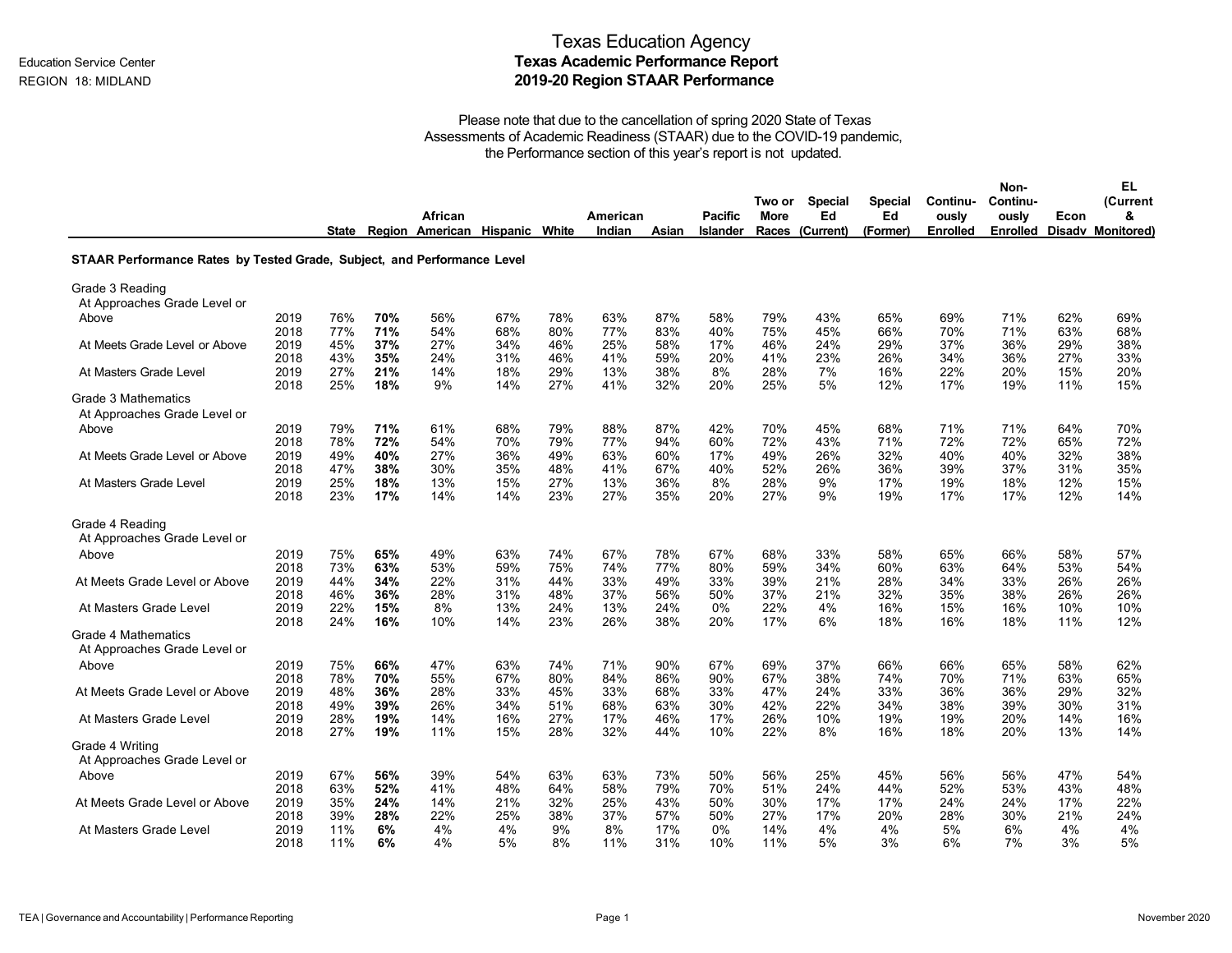|                               |              |            |            |                          |            |            |             |            |                |             |                 |                |            | Non-            |            | EL                       |
|-------------------------------|--------------|------------|------------|--------------------------|------------|------------|-------------|------------|----------------|-------------|-----------------|----------------|------------|-----------------|------------|--------------------------|
|                               |              |            |            |                          |            |            |             |            |                | Two or      | <b>Special</b>  | <b>Special</b> | Continu-   | Continu-        |            | (Current                 |
|                               |              |            |            | African                  |            |            | American    |            | <b>Pacific</b> | <b>More</b> | Ed              | Ed             | ously      | ously           | Econ       | &                        |
|                               |              | State      |            | Region American Hispanic |            | White      | Indian      | Asian      | Islander       |             | Races (Current) | (Former)       | Enrolled   | <b>Enrolled</b> |            | <b>Disadv Monitored)</b> |
| Grade 5 Reading <sup>^</sup>  |              |            |            |                          |            |            |             |            |                |             |                 |                |            |                 |            |                          |
| At Approaches Grade Level or  |              |            |            |                          |            |            |             |            |                |             |                 |                |            |                 |            |                          |
| Above                         | 2019         | 86%        | 78%        | 70%                      | 76%        | 86%        | 75%         | 90%        | 73%            | 74%         | 40%             | 72%            | 78%        | 78%             | 71%        | 70%                      |
|                               | 2018         | 84%        | 75%        | 63%                      | 72%        | 84%        | 100%        | 91%        | 73%            | 78%         | 42%             | 65%            | 74%        | 76%             | 67%        | 68%                      |
| At Meets Grade Level or Above | 2019<br>2018 | 54%<br>54% | 41%<br>41% | 35%<br>27%               | 37%<br>37% | 54%<br>54% | 45%<br>50%  | 63%<br>67% | 45%<br>73%     | 41%<br>46%  | 20%<br>24%      | 36%<br>23%     | 41%<br>41% | 42%<br>43%      | 32%<br>33% | 32%<br>34%               |
| At Masters Grade Level        | 2019<br>2018 | 29%<br>26% | 19%<br>16% | 13%<br>10%               | 16%<br>13% | 29%<br>25% | 15%<br>10%  | 40%<br>33% | 18%<br>9%      | 24%<br>22%  | 7%<br>5%        | 14%<br>9%      | 19%<br>15% | 19%<br>18%      | 12%<br>11% | 13%<br>12%               |
| Grade 5 Mathematics^          |              |            |            |                          |            |            |             |            |                |             |                 |                |            |                 |            |                          |
| At Approaches Grade Level or  |              |            |            |                          |            |            |             |            |                |             |                 |                |            |                 |            |                          |
| Above                         | 2019<br>2018 | 90%<br>91% | 82%<br>83% | 73%<br>71%               | 80%<br>82% | 87%<br>88% | 80%<br>100% | 91%<br>97% | 82%<br>82%     | 77%<br>81%  | 56%<br>59%      | 78%<br>76%     | 82%<br>83% | 80%<br>83%      | 76%<br>78% | 77%<br>82%               |
| At Meets Grade Level or Above | 2019         | 58%        | 43%        | 29%                      | 40%        | 52%        | 50%         | 68%        | 36%            | 40%         | 24%             | 34%            | 43%        | 41%             | 34%        | 40%                      |
|                               | 2018         | 58%        | 42%        | 31%                      | 40%        | 50%        | 30%         | 74%        | 45%            | 44%         | 22%             | 31%            | 43%        | 41%             | 36%        | 42%                      |
| At Masters Grade Level        | 2019<br>2018 | 36%<br>30% | 23%<br>19% | 15%<br>10%               | 21%<br>17% | 30%<br>25% | 30%<br>10%  | 53%<br>40% | 9%<br>9%       | 25%<br>25%  | 10%<br>9%       | 20%<br>13%     | 23%<br>19% | 23%<br>17%      | 17%<br>14% | 22%<br>17%               |
| Grade 5 Science               |              |            |            |                          |            |            |             |            |                |             |                 |                |            |                 |            |                          |
| At Approaches Grade Level or  |              |            |            |                          |            |            |             |            |                |             |                 |                |            |                 |            |                          |
| Above                         | 2019         | 75%        | 63%        | 47%                      | 59%        | 76%        | 55%         | 80%        | 67%            | 59%         | 35%             | 56%            | 63%        | 63%             | 55%        | 53%                      |
|                               | 2018         | 76%        | 69%        | 53%                      | 65%        | 81%        | 70%         | 91%        | 82%            | 72%         | 41%             | 65%            | 68%        | 70%             | 61%        | 60%                      |
| At Meets Grade Level or Above | 2019         | 49%        | 37%        | 24%                      | 32%        | 51%        | 50%         | 62%        | 42%            | 40%         | 21%             | 30%            | 37%        | 38%             | 28%        | 29%                      |
|                               | 2018         | 41%        | 31%        | 20%                      | 27%        | 44%        | 20%         | 54%        | 27%            | 35%         | 21%             | 18%            | 31%        | 32%             | 24%        | 23%                      |
| At Masters Grade Level        | 2019<br>2018 | 24%<br>17% | 16%<br>11% | 8%<br>6%                 | 12%<br>8%  | 27%<br>19% | 20%<br>20%  | 37%<br>24% | 25%<br>9%      | 19%<br>15%  | 10%<br>8%       | 11%<br>6%      | 16%<br>11% | 17%<br>12%      | 10%<br>8%  | 10%<br>7%                |
|                               |              |            |            |                          |            |            |             |            |                |             |                 |                |            |                 |            |                          |
| Grade 6 Reading               |              |            |            |                          |            |            |             |            |                |             |                 |                |            |                 |            |                          |
| At Approaches Grade Level or  |              |            |            |                          |            |            |             |            |                |             |                 |                |            |                 |            |                          |
| Above                         | 2019         | 68%        | 56%        | 45%                      | 51%        | 69%        | 87%         | 81%        | 63%            | 62%         | 27%             | 41%            | 55%        | 56%             | 47%        | 41%                      |
|                               | 2018         | 69%        | 56%        | 43%                      | 52%        | 67%        | 74%         | 78%        | 40%            | 67%         | 24%             | 44%            | 56%        | 55%             | 47%        | 45%                      |
| At Meets Grade Level or Above | 2019         | 37%        | 26%        | 17%                      | 22%        | 38%        | 53%         | 44%        | 13%            | 32%         | 18%             | 15%            | 26%        | 25%             | 18%        | 15%                      |
|                               | 2018         | 39%        | 27%        | 19%                      | 23%        | 38%        | 32%         | 48%        | 10%            | 42%         | 15%             | 22%            | 27%        | 27%             | 19%        | 18%                      |
| At Masters Grade Level        | 2019<br>2018 | 18%<br>19% | 11%<br>12% | 9%<br>7%                 | 8%<br>9%   | 18%<br>20% | 13%<br>11%  | 14%<br>25% | 0%<br>0%       | 17%<br>23%  | 7%<br>7%        | 4%<br>12%      | 10%<br>12% | 12%<br>12%      | 7%<br>7%   | 5%<br>6%                 |
| Grade 6 Mathematics           |              |            |            |                          |            |            |             |            |                |             |                 |                |            |                 |            |                          |
| At Approaches Grade Level or  |              |            |            |                          |            |            |             |            |                |             |                 |                |            |                 |            |                          |
| Above                         | 2019         | 81%        | 71%        | 61%                      | 68%        | 79%        | 87%         | 92%        | 75%            | 77%         | 38%             | 58%            | 71%        | 71%             | 64%        | 65%                      |
|                               | 2018         | 77%        | 66%        | 50%                      | 63%        | 76%        | 89%         | 82%        | 80%            | 72%         | 33%             | 64%            | 66%        | 65%             | 59%        | 59%                      |
| At Meets Grade Level or Above | 2019         | 47%        | 33%        | 26%                      | 29%        | 44%        | 53%         | 62%        | 25%            | 40%         | 19%             | 19%            | 33%        | 32%             | 26%        | 27%                      |
|                               | 2018         | 44%        | 31%        | 20%                      | 28%        | 41%        | 42%         | 68%        | 30%            | 43%         | 16%             | 26%            | 32%        | 29%             | 24%        | 27%                      |
| At Masters Grade Level        | 2019         | 21%        | 12%        | 9%                       | 10%        | 18%        | 33%         | 30%        | 0%             | 20%         | 8%              | 5%             | 12%        | 12%             | 8%         | 8%                       |
|                               | 2018         | 18%        | 11%        | 8%                       | 9%         | 16%        | 21%         | 37%        | 0%             | 19%         | 8%              | 12%            | 11%        | 11%             | 8%         | 9%                       |
| Grade 7 Reading               |              |            |            |                          |            |            |             |            |                |             |                 |                |            |                 |            |                          |
| At Approaches Grade Level or  |              |            |            |                          |            |            |             |            |                |             |                 |                |            |                 |            |                          |
| Above                         | 2019         | 76%        | 62%        | 49%                      | 59%        | 74%        | 81%         | 82%        | 55%            | 67%         | 26%             | 59%            | 62%        | 63%             | 54%        | 48%                      |
|                               | 2018         | 74%        | 59%        | 51%                      | 55%        | 71%        | 56%         | 82%        | 67%            | 66%         | 29%             | 49%            | 59%        | 59%             | 51%        | 50%                      |
|                               |              |            |            |                          |            |            |             |            |                |             |                 |                |            |                 |            |                          |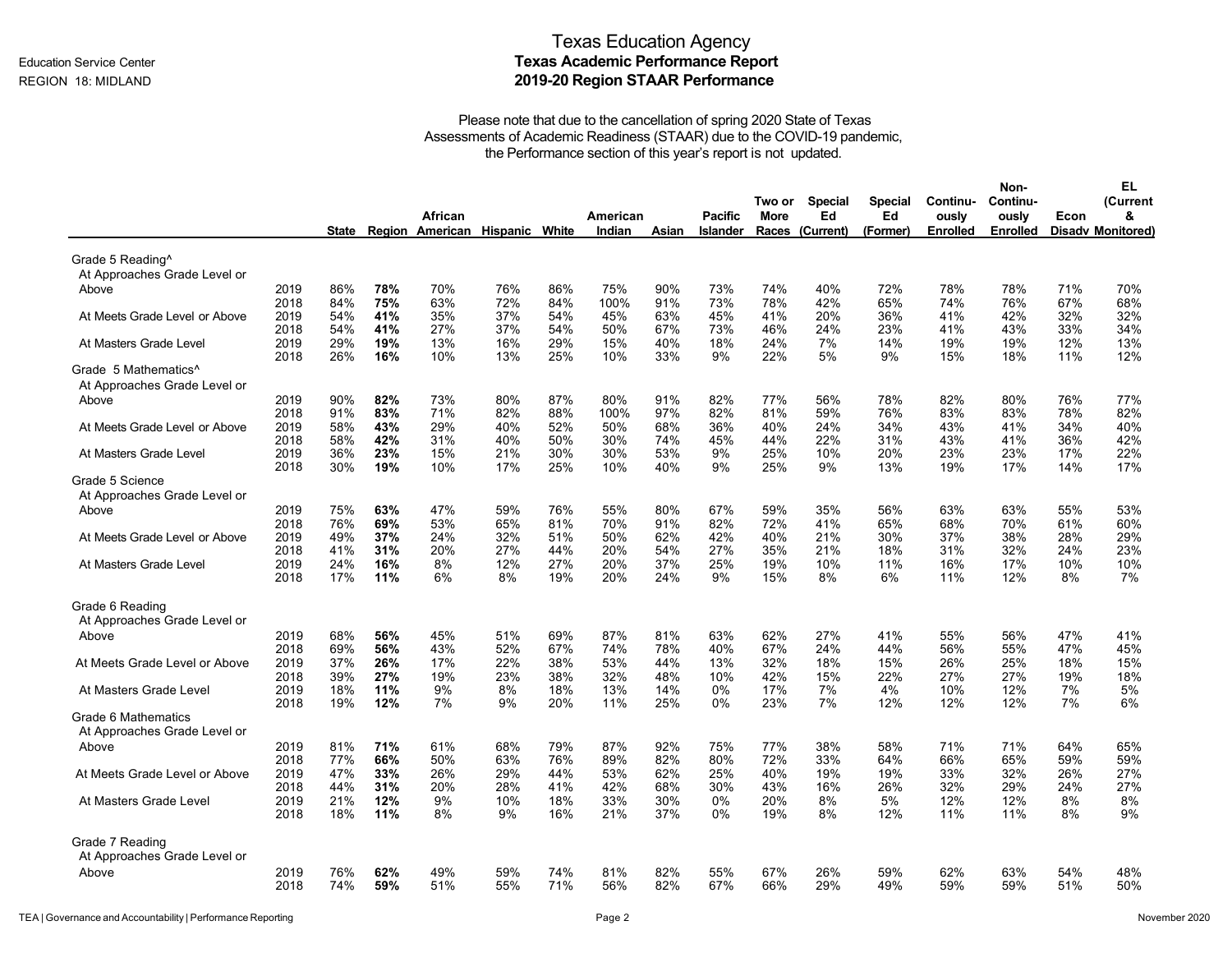|                                                                  |              |              |            |           |            |            |            |            |                 |                       |                      |                      |                   | Non-              |            | EL                       |
|------------------------------------------------------------------|--------------|--------------|------------|-----------|------------|------------|------------|------------|-----------------|-----------------------|----------------------|----------------------|-------------------|-------------------|------------|--------------------------|
|                                                                  |              |              |            | African   |            |            | American   |            | <b>Pacific</b>  | Two or<br><b>More</b> | <b>Special</b><br>Ed | <b>Special</b><br>Ed | Continu-<br>ously | Continu-<br>ously | Econ       | (Current<br>&            |
|                                                                  |              | <b>State</b> | Region     | American  | Hispanic   | White      | Indian     | Asian      | <b>Islander</b> | Races                 | (Current)            | (Former)             | <b>Enrolled</b>   | <b>Enrolled</b>   |            | <b>Disadv Monitored)</b> |
| At Meets Grade Level or Above                                    | 2019         | 49%          | 35%        | 25%       | 30%        | 48%        | 56%        | 68%        | 18%             | 39%                   | 15%                  | 27%                  | 35%               | 34%               | 26%        | 24%                      |
|                                                                  | 2018         | 48%          | 31%        | 25%       | 27%        | 45%        | 44%        | 50%        | 33%             | 46%                   | 18%                  | 22%                  | 32%               | 31%               | 23%        | 22%                      |
| At Masters Grade Level                                           | 2019         | 29%          | 18%        | 15%       | 15%        | 28%        | 25%        | 48%        | 9%              | 28%                   | 6%                   | 16%                  | 18%               | 18%               | 12%        | 11%                      |
|                                                                  | 2018         | 29%          | 16%        | 12%       | 12%        | 26%        | 28%        | 37%        | 17%             | 31%                   | 8%                   | 12%                  | 16%               | 16%               | 10%        | 9%                       |
| <b>Grade 7 Mathematics</b><br>At Approaches Grade Level or       |              |              |            |           |            |            |            |            |                 |                       |                      |                      |                   |                   |            |                          |
| Above                                                            | 2019         | 75%          | 60%        | 46%       | 58%        | 69%        | 75%        | 78%        | 64%             | 64%                   | 27%                  | 59%                  | 61%               | 59%               | 54%        | 55%                      |
|                                                                  | 2018         | 72%          | 58%        | 49%       | 54%        | 68%        | 78%        | 88%        | 100%            | 61%                   | 30%                  | 55%                  | 58%               | 56%               | 52%        | 54%                      |
| At Meets Grade Level or Above                                    | 2019         | 43%          | 27%        | 12%       | 25%        | 35%        | 56%        | 53%        | 18%             | 27%                   | 14%                  | 24%                  | 27%               | 26%               | 22%        | 24%                      |
|                                                                  | 2018         | 40%          | 23%        | 17%       | 20%        | 32%        | 39%        | 44%        | 17%             | 32%                   | 17%                  | 22%                  | 23%               | 21%               | 17%        | 19%                      |
| At Masters Grade Level                                           | 2019         | 17%          | 8%         | 3%        | 7%         | 12%        | 25%        | 31%        | $0\%$           | 6%                    | 7%                   | 7%                   | 8%                | 7%                | 6%         | 6%                       |
|                                                                  | 2018         | 18%          | 8%         | 4%        | 6%         | 12%        | 22%        | 20%        | 0%              | 20%                   | 7%                   | 9%                   | 8%                | 7%                | 5%         | 7%                       |
| Grade 7 Writing<br>At Approaches Grade Level or                  |              |              |            |           |            |            |            |            |                 |                       |                      |                      |                   |                   |            |                          |
| Above                                                            | 2019         | 70%          | 57%        | 42%       | 53%        | 70%        | 69%        | 82%        | 36%             | 58%                   | 20%                  | 47%                  | 57%               | 55%               | 48%        | 43%                      |
|                                                                  | 2018         | 69%          | 55%        | 49%       | 51%        | 67%        | 71%        | 74%        | 83%             | 63%                   | 23%                  | 41%                  | 56%               | 53%               | 46%        | 43%                      |
| At Meets Grade Level or Above                                    | 2019         | 42%          | 29%        | 20%       | 25%        | 40%        | 44%        | 60%        | 18%             | 35%                   | 14%                  | 26%                  | 29%               | 29%               | 21%        | 16%                      |
|                                                                  | 2018         | 43%          | 28%        | 23%       | 24%        | 40%        | 35%        | 49%        | 50%             | 39%                   | 17%                  | 11%                  | 29%               | 26%               | 21%        | 18%                      |
| At Masters Grade Level                                           | 2019         | 18%          | 10%        | 8%        | 8%         | 17%        | 19%        | 38%        | 0%              | 16%                   | 6%                   | 8%                   | 10%               | 10%               | 6%         | 5%                       |
|                                                                  | 2018         | 15%          | 7%         | 4%        | 5%         | 12%        | 18%        | 25%        | 0%              | 11%                   | 6%                   | 2%                   | 7%                | 6%                | 4%         | 3%                       |
| Grade 8 Reading <sup>^</sup>                                     |              |              |            |           |            |            |            |            |                 |                       |                      |                      |                   |                   |            |                          |
| At Approaches Grade Level or<br>Above                            | 2019         | 86%          | 76%        | 68%       | 73%        | 85%        | 75%        | 92%        | 83%             | 89%                   | 37%                  | 66%                  | 77%               | 74%               | 70%        | 66%                      |
| At Meets Grade Level or Above                                    | 2018         | 86%          | 75%        | 69%       | 72%        | 85%        | 80%        | 86%        | $\star$         | 85%                   | 38%                  | 67%                  | 75%               | 76%               | 68%        | 62%                      |
|                                                                  | 2019         | 55%          | 40%        | 33%       | 35%        | 55%        | 55%        | 62%        | 50%             | 53%                   | 19%                  | 29%                  | 41%               | 38%               | 31%        | 27%                      |
|                                                                  | 2018         | 49%          | 34%        | 22%       | 30%        | 47%        | 50%        | 51%        | $\star$         | 45%                   | 20%                  | 22%                  | 34%               | 34%               | 26%        | 22%                      |
| At Masters Grade Level                                           | 2019<br>2018 | 28%<br>27%   | 17%<br>16% | 13%<br>8% | 13%<br>13% | 28%<br>25% | 30%<br>25% | 37%<br>29% | 0%              | 32%<br>24%            | 7%<br>6%             | 9%<br>8%             | 18%<br>16%        | 16%<br>16%        | 11%<br>10% | 8%<br>8%                 |
| Grade 8 Mathematics <sup>^</sup><br>At Approaches Grade Level or |              |              |            |           |            |            |            |            |                 |                       |                      |                      |                   |                   |            |                          |
| Above                                                            | 2019         | 88%          | 78%        | 68%       | 76%        | 85%        | 74%        | 96%        | $\star$         | 86%                   | 44%                  | 72%                  | 78%               | 77%               | 74%        | 73%                      |
|                                                                  | 2018         | 86%          | 76%        | 68%       | 74%        | 82%        | 72%        | 96%        | $\star$         | 84%                   | 43%                  | 70%                  | 76%               | 77%               | 70%        | 72%                      |
| At Meets Grade Level or Above                                    | 2019         | 57%          | 42%        | 38%       | 37%        | 57%        | 58%        | 76%        | $\star$         | 49%                   | 22%                  | 43%                  | 43%               | 40%               | 34%        | 32%                      |
|                                                                  | 2018         | 51%          | 35%        | 24%       | 32%        | 45%        | 33%        | 70%        | $\star$         | 44%                   | 21%                  | 29%                  | 35%               | 38%               | 28%        | 30%                      |
| At Masters Grade Level                                           | 2019         | 17%          | 10%        | 8%        | 7%         | 16%        | 21%        | 31%        | $\star$         | 13%                   | 8%                   | 10%                  | 10%               | 9%                | 6%         | 5%                       |
|                                                                  | 2018         | 15%          | 8%         | 4%        | 7%         | 12%        | $0\%$      | 39%        | $\star$         | 19%                   | 8%                   | 3%                   | 8%                | 9%                | 6%         | 5%                       |
| Grade 8 Science<br>At Approaches Grade Level or                  |              |              |            |           |            |            |            |            |                 |                       |                      |                      |                   |                   |            |                          |
| Above                                                            | 2019         | 81%          | 70%        | 60%       | 66%        | 82%        | 80%        | 91%        | 100%            | 76%                   | 36%                  | 71%                  | 71%               | 69%               | 64%        | 59%                      |
|                                                                  | 2018         | 76%          | 64%        | 50%       | 60%        | 77%        | 67%        | 89%        | $\star$         | 72%                   | 34%                  | 53%                  | 64%               | 64%               | 55%        | 52%                      |
| At Meets Grade Level or Above                                    | 2019         | 51%          | 35%        | 27%       | 29%        | 52%        | 45%        | 55%        | 50%             | 50%                   | 18%                  | 34%                  | 35%               | 35%               | 27%        | 22%                      |
|                                                                  | 2018         | 52%          | 37%        | 23%       | 33%        | 53%        | 43%        | 64%        | $\star$         | 46%                   | 20%                  | 33%                  | 37%               | 38%               | 28%        | 26%                      |
| At Masters Grade Level                                           | 2019         | 25%          | 13%        | 10%       | 10%        | 23%        | 15%        | 38%        | 17%             | 17%                   | 9%                   | 13%                  | 13%               | 13%               | 8%         | 6%                       |
|                                                                  | 2018         | 28%          | 16%        | 8%        | 12%        | 27%        | 19%        | 51%        | $\star$         | 25%                   | 8%                   | 11%                  | 16%               | 16%               | 10%        | 9%                       |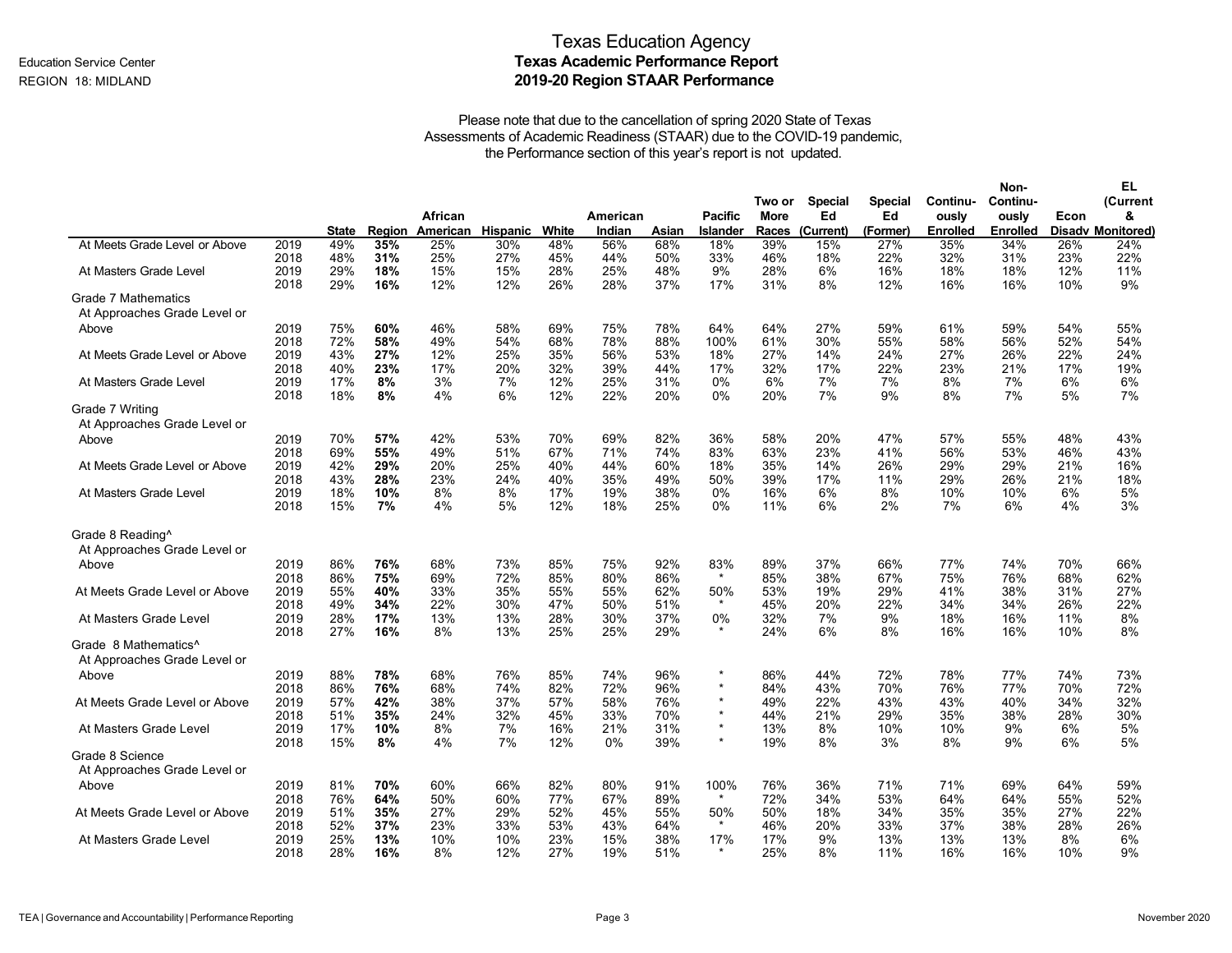|                                                            |              |            |                                |            |            |             |            |                 |                       |                      |                      |                   | Non-              |            | EL                       |
|------------------------------------------------------------|--------------|------------|--------------------------------|------------|------------|-------------|------------|-----------------|-----------------------|----------------------|----------------------|-------------------|-------------------|------------|--------------------------|
|                                                            |              |            | African                        |            |            | American    |            | <b>Pacific</b>  | Two or<br><b>More</b> | <b>Special</b><br>Ed | <b>Special</b><br>Ed | Continu-<br>ously | Continu-<br>ously | Econ       | (Current<br>&            |
|                                                            | <b>State</b> |            | Region American Hispanic White |            |            | Indian      | Asian      | <b>Islander</b> | Races                 | (Current)            | (Former)             | <b>Enrolled</b>   | <b>Enrolled</b>   |            | <b>Disady Monitored)</b> |
| <b>Grade 8 Social Studies</b>                              |              |            |                                |            |            |             |            |                 |                       |                      |                      |                   |                   |            |                          |
| At Approaches Grade Level or                               |              |            |                                |            |            |             |            |                 |                       |                      |                      |                   |                   |            |                          |
| 2019<br>Above                                              | 69%          | 51%        | 44%                            | 45%        | 68%        | 70%         | 80%        | 67%             | 62%                   | 28%                  | 50%                  | 51%               | 52%               | 42%        | 37%                      |
| 2018                                                       | 65%          | 46%        | 39%                            | 41%        | 63%        | 55%         | 81%        | $\star$         | 58%                   | 26%                  | 41%                  | 46%               | 49%               | 37%        | 34%                      |
| At Meets Grade Level or Above<br>2019                      | 37%          | 20%        | 19%                            | 15%        | 33%        | 40%         | 43%        | 17%             | 34%                   | 18%                  | 19%                  | 20%               | 20%               | 13%        | 11%                      |
| 2018<br>2019<br>At Masters Grade Level                     | 36%<br>21%   | 19%<br>10% | 11%<br>8%                      | 15%<br>7%  | 32%<br>19% | 32%<br>20%  | 60%<br>28% | 0%              | 28%<br>24%            | 18%<br>8%            | 14%<br>12%           | 19%<br>10%        | 21%<br>9%         | 13%<br>6%  | 12%<br>5%                |
| 2018                                                       | 21%          | 9%         | 5%                             | 6%         | 18%        | 5%          | 40%        | $\star$         | 12%                   | 8%                   | 8%                   | 9%                | 11%               | 6%         | 4%                       |
| End of Course English I                                    |              |            |                                |            |            |             |            |                 |                       |                      |                      |                   |                   |            |                          |
| At Approaches Grade Level or                               |              |            |                                |            |            |             |            |                 |                       |                      |                      |                   |                   |            |                          |
| 2019<br>Above<br>2018                                      | 68%<br>65%   | 54%<br>54% | 46%<br>39%                     | 51%<br>51% | 67%<br>70% | 49%<br>50%  | 69%<br>64% | 50%<br>71%      | 69%<br>53%            | 19%<br>16%           | 39%<br>38%           | 55%<br>55%        | 53%<br>53%        | 47%<br>46% | 36%<br>35%               |
| 2019<br>At Meets Grade Level or Above<br>2018              | 50%<br>44%   | 34%<br>32% | 24%<br>17%                     | 30%<br>27% | 49%<br>49% | 37%<br>33%  | 56%<br>43% | 33%<br>43%      | 47%<br>43%            | 10%<br>7%            | 18%<br>20%           | 34%<br>31%        | 33%<br>32%        | 26%<br>23% | 16%<br>15%               |
| 2019<br>At Masters Grade Level<br>2018                     | 11%<br>7%    | 4%<br>3%   | 2%<br>2%                       | 3%<br>2%   | 10%<br>7%  | 0%<br>6%    | 18%<br>12% | 0%<br>0%        | 8%<br>8%              | 2%<br>2%             | 0%<br>1%             | 4%<br>3%          | 5%<br>4%          | 2%<br>2%   | $1\%$<br>1%              |
| End of Course English II<br>At Approaches Grade Level or   |              |            |                                |            |            |             |            |                 |                       |                      |                      |                   |                   |            |                          |
| 2019<br>Above<br>2018                                      | 68%<br>67%   | 58%<br>59% | 47%<br>45%                     | 54%<br>55% | 73%<br>74% | 32%<br>74%  | 64%<br>55% | 80%<br>29%      | 67%<br>74%            | 16%<br>18%           | 44%<br>41%           | 60%<br>60%        | 53%<br>53%        | 51%<br>51% | 30%<br>31%               |
| 2019<br>At Meets Grade Level or Above<br>2018              | 49%<br>48%   | 37%<br>37% | 27%<br>24%                     | 32%<br>32% | 56%<br>54% | 16%<br>47%  | 47%<br>36% | 40%<br>29%      | 50%<br>58%            | 8%<br>9%             | 28%<br>20%           | 38%<br>38%        | 33%<br>34%        | 29%<br>28% | 11%<br>11%               |
| 2019<br>At Masters Grade Level<br>2018                     | 8%<br>8%     | 4%<br>3%   | 3%<br>4%                       | 2%<br>2%   | 8%<br>7%   | 0%<br>$0\%$ | 14%<br>8%  | 0%<br>$0\%$     | 13%<br>9%             | 2%<br>3%             | 4%<br>0%             | 4%<br>3%          | 4%<br>3%          | 2%<br>1%   | $0\%$<br>$0\%$           |
| End of Course Algebra I                                    |              |            |                                |            |            |             |            |                 |                       |                      |                      |                   |                   |            |                          |
| At Approaches Grade Level or                               |              |            |                                |            |            |             |            |                 |                       |                      |                      |                   |                   |            |                          |
| 2019<br>Above                                              | 85%          | 72%        | 62%                            | 70%        | 78%        | 58%         | 99%        | 86%             | 85%                   | 38%                  | 68%                  | 72%               | 71%               | 67%        | 64%                      |
| 2018                                                       | 83%          | 74%        | 59%                            | 72%        | 82%        | 70%         | 92%        | $\star$         | 77%                   | 34%                  | 65%                  | 75%               | 70%               | 69%        | 65%                      |
| 2019<br>At Meets Grade Level or Above                      | 61%          | 40%        | 28%                            | 37%        | 50%        | 31%         | 78%        | 43%             | 58%                   | 15%                  | 41%                  | 40%               | 39%               | 33%        | 30%                      |
| 2018                                                       | 55%<br>37%   | 38%<br>20% | 26%                            | 34%        | 51%<br>29% | 35%         | 68%        | $\star$<br>14%  | 51%<br>32%            | 8%                   | 28%                  | 38%               | 36%               | 30%        | 26%                      |
| At Masters Grade Level<br>2019<br>2018                     | 32%          | 18%        | 12%<br>13%                     | 17%<br>15% | 26%        | 8%<br>13%   | 58%<br>48% |                 | 27%                   | 5%<br>3%             | 15%<br>15%           | 20%<br>19%        | 20%<br>16%        | 14%<br>14% | 14%<br>12%               |
| End of Course Biology<br>At Approaches Grade Level or      |              |            |                                |            |            |             |            |                 |                       |                      |                      |                   |                   |            |                          |
| 2019<br>Above                                              | 88%          | 85%        | 80%                            | 83%        | 91%        | 84%         | 94%        | $\star$         | 92%                   | 51%                  | 77%                  | 85%               | 84%               | 81%        | 72%                      |
| 2018<br>2019<br>At Meets Grade Level or Above              | 87%<br>62%   | 82%<br>50% | 71%<br>41%                     | 80%<br>45% | 91%<br>67% | 85%<br>47%  | 89%<br>73% | 86%<br>$\star$  | 88%<br>64%            | 47%<br>18%           | 88%<br>37%           | 84%<br>51%        | 78%<br>48%        | 77%<br>42% | 66%<br>29%               |
| 2018                                                       | 59%          | 47%        | 32%                            | 41%        | 67%        | 54%         | 69%        | 14%             | 60%                   | 14%                  | 46%                  | 47%               | 46%               | 37%        | 22%                      |
| At Masters Grade Level<br>2019<br>2018                     | 25%<br>24%   | 14%<br>15% | 12%<br>9%                      | 11%<br>10% | 25%<br>28% | 9%<br>23%   | 42%<br>38% | $\star$<br>14%  | 23%<br>29%            | 3%<br>3%             | 10%<br>15%           | 14%<br>14%        | 14%<br>16%        | 9%<br>9%   | 5%<br>4%                 |
| End of Course U.S. History<br>At Approaches Grade Level or |              |            |                                |            |            |             |            |                 |                       |                      |                      |                   |                   |            |                          |
| 2019<br>Above                                              | 93%          | 89%        | 81%                            | 87%        | 94%        | 92%         | 86%        | $\star$         | 95%                   | 58%                  | 76%                  | 90%               | 84%               | 85%        | 70%                      |
| 2018                                                       | 92%          | 87%        | 82%                            | 84%        | 94%        | 100%        | 84%        | 89%             | 97%                   | 53%                  | 82%                  | 88%               | 83%               | 80%        | 62%                      |
| 2019<br>At Meets Grade Level or Above<br>2018              | 73%<br>70%   | 61%<br>58% | 47%<br>46%                     | 57%<br>53% | 76%<br>75% | 69%<br>85%  | 67%<br>59% | $\star$<br>67%  | 86%<br>75%            | 28%<br>24%           | 52%<br>49%           | 63%<br>59%        | 56%<br>55%        | 52%<br>47% | 29%<br>25%               |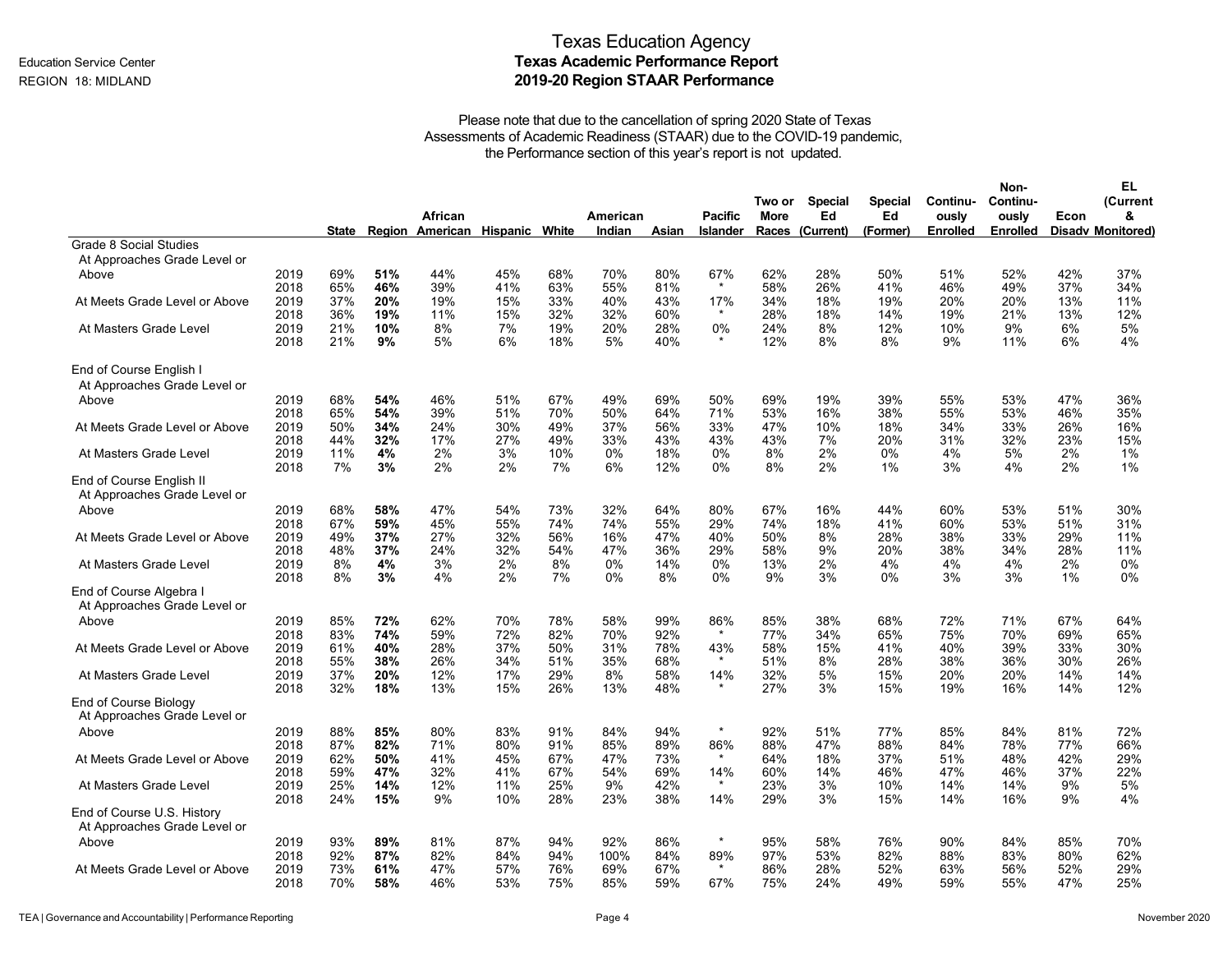|                                                           |              |              |            |                              |            |            |                    |            |                                   |             |                      |                |                          | Non-                     |            | EL                            |
|-----------------------------------------------------------|--------------|--------------|------------|------------------------------|------------|------------|--------------------|------------|-----------------------------------|-------------|----------------------|----------------|--------------------------|--------------------------|------------|-------------------------------|
|                                                           |              |              |            |                              |            |            |                    |            |                                   | Two or      | <b>Special</b><br>Ed | <b>Special</b> | Continu-                 | Continu-                 |            | (Current                      |
|                                                           |              | <b>State</b> | Region     | African<br>American Hispanic |            | White      | American<br>Indian | Asian      | <b>Pacific</b><br><b>Islander</b> | <b>More</b> | Races (Current)      | Ed<br>(Former) | ously<br><b>Enrolled</b> | ously<br><b>Enrolled</b> | Econ       | &<br><b>Disady Monitored)</b> |
| At Masters Grade Level                                    | 2019<br>2018 | 45%<br>40%   | 33%<br>28% | 25%<br>17%                   | 28%<br>23% | 49%<br>44% | 54%<br>54%         | 43%<br>35% | 22%                               | 46%<br>49%  | 9%<br>8%             | 18%<br>10%     | 34%<br>28%               | 29%<br>27%               | 24%<br>19% | 8%<br>7%                      |
| All Grades All Subjects<br>At Approaches Grade Level or   |              |              |            |                              |            |            |                    |            |                                   |             |                      |                |                          |                          |            |                               |
| Above                                                     | 2019         | 78%          | 67%        | 56%                          | 64%        | 77%        | 69%                | 84%        | 65%                               | 72%         | 35%                  | 60%            | 68%                      | 66%                      | 60%        | 57%                           |
|                                                           | 2018         | 77%          | 66%        | 54%                          | 63%        | 77%        | 74%                | 82%        | 72%                               | 71%         | 35%                  | 60%            | 67%                      | 65%                      | 59%        | 56%                           |
| At Meets Grade Level or Above                             | 2019         | 50%          | 36%        | 27%                          | 32%        | 49%        | 43%                | 60%        | 30%                               | 45%         | 18%                  | 28%            | 37%                      | 35%                      | 28%        | 26%                           |
|                                                           | 2018         | 48%          | 35%        | 24%                          | 31%        | 48%        | 42%                | 57%        | 34%                               | 43%         | 18%                  | 26%            | 35%                      | 35%                      | 27%        | 25%                           |
| At Masters Grade Level                                    | 2019         | 24%          | 14%        | 10%                          | 12%        | 23%        | 16%                | 34%        | 8%                                | 22%         | 7%                   | 12%            | 14%                      | 14%                      | 10%        | 9%                            |
|                                                           | 2018         | 22%          | 13%        | 8%                           | 10%        | 21%        | 19%                | 32%        | 9%                                | 21%         | 6%                   | 10%            | 13%                      | 13%                      | 9%         | 8%                            |
| All Grades ELA/Reading<br>At Approaches Grade Level or    |              |              |            |                              |            |            |                    |            |                                   |             |                      |                |                          |                          |            |                               |
| Above                                                     | 2019         | 75%          | 64%        | 53%                          | 61%        | 76%        | 63%                | 80%        | 65%                               | 72%         | 29%                  | 58%            | 64%                      | 64%                      | 57%        | 51%                           |
|                                                           | 2018         | 74%          | 63%        | 51%                          | 60%        | 76%        | 72%                | 75%        | 58%                               | 69%         | 29%                  | 55%            | 64%                      | 63%                      | 56%        | 50%                           |
| At Meets Grade Level or Above                             | 2019         | 48%          | 35%        | 26%                          | 31%        | 49%        | 39%                | 56%        | 29%                               | 43%         | 16%                  | 26%            | 36%                      | 34%                      | 27%        | 23%                           |
|                                                           | 2018         | 46%          | 34%        | 23%                          | 30%        | 48%        | 41%                | 50%        | 37%                               | 44%         | 16%                  | 24%            | 34%                      | 34%                      | 26%        | 22%                           |
| At Masters Grade Level                                    | 2019         | 21%          | 13%        | 9%                           | 10%        | 21%        | 12%                | 29%        | 6%                                | 21%         | 5%                   | 11%            | 13%                      | 13%                      | 9%         | 8%                            |
|                                                           | 2018         | 19%          | 12%        | 7%                           | 9%         | 19%        | 19%                | 26%        | 8%                                | 20%         | 5%                   | 10%            | 12%                      | 13%                      | 8%         | 7%                            |
| All Grades Mathematics<br>At Approaches Grade Level or    |              |              |            |                              |            |            |                    |            |                                   |             |                      |                |                          |                          |            |                               |
| Above                                                     | 2019         | 82%          | 71%        | 60%                          | 69%        | 79%        | 73%                | 91%        | 66%                               | 75%         | 41%                  | 67%            | 72%                      | 71%                      | 65%        | 67%                           |
|                                                           | 2018         | 81%          | 71%        | 58%                          | 69%        | 80%        | 80%                | 90%        | 84%                               | 73%         | 40%                  | 69%            | 72%                      | 71%                      | 65%        | 67%                           |
| At Meets Grade Level or Above                             | 2019         | 52%          | 37%        | 27%                          | 34%        | 48%        | 46%                | 67%        | 27%                               | 44%         | 21%                  | 31%            | 38%                      | 37%                      | 30%        | 32%                           |
|                                                           | 2018         | 50%          | 36%        | 25%                          | 32%        | 46%        | 42%                | 65%        | 29%                               | 44%         | 18%                  | 30%            | 36%                      | 35%                      | 28%        | 30%                           |
| At Masters Grade Level                                    | 2019         | 26%          | 16%        | 11%                          | 14%        | 23%        | 20%                | 41%        | 7%                                | 22%         | 8%                   | 14%            | 16%                      | 16%                      | 11%        | 13%                           |
|                                                           | 2018         | 24%          | 15%        | 9%                           | 12%        | 21%        | 19%                | 38%        | 6%                                | 23%         | 7%                   | 13%            | 15%                      | 14%                      | 11%        | 11%                           |
| All Grades Writing                                        |              |              |            |                              |            |            |                    |            |                                   |             |                      |                |                          |                          |            |                               |
| At Approaches Grade Level or                              |              |              |            |                              |            |            |                    |            |                                   |             |                      |                |                          |                          |            |                               |
| Above                                                     | 2019         | 68%          | 56%        | 40%                          | 53%        | 66%        | 65%                | 77%        | 41%                               | 57%         | 23%                  | 46%            | 56%                      | 55%                      | 48%        | 49%                           |
|                                                           | 2018         | 66%          | 54%        | 45%                          | 50%        | 65%        | 64%                | 76%        | 75%                               | 56%         | 23%                  | 43%            | 54%                      | 53%                      | 45%        | 45%                           |
| At Meets Grade Level or Above                             | 2019         | 38%          | 26%        | 17%                          | 23%        | 36%        | 33%                | 50%        | 29%                               | 33%         | 15%                  | 21%            | 26%                      | 26%                      | 19%        | 19%                           |
|                                                           | 2018         | 41%          | 28%        | 23%                          | 24%        | 39%        | 36%                | 53%        | 50%                               | 32%         | 17%                  | 16%            | 28%                      | 28%                      | 21%        | 21%                           |
| At Masters Grade Level                                    | 2019         | 14%          | 8%         | 6%                           | 6%         | 13%        | 13%                | 26%        | 0%                                | 15%         | 5%                   | 6%             | 8%                       | 8%                       | 5%         | 4%                            |
|                                                           | 2018         | 13%          | 6%         | 4%                           | 5%         | 10%        | 14%                | 28%        | 6%                                | 11%         | 6%                   | 3%             | 6%                       | 6%                       | 3%         | 4%                            |
| All Grades Science                                        |              |              |            |                              |            |            |                    |            |                                   |             |                      |                |                          |                          |            |                               |
| At Approaches Grade Level or                              |              |              |            |                              |            |            |                    |            |                                   |             |                      |                |                          |                          |            |                               |
| Above                                                     | 2019         | 81%          | 72%        | 62%                          | 69%        | 83%        | 75%                | 88%        | 77%                               | 73%         | 41%                  | 64%            | 73%                      | 71%                      | 65%        | 61%                           |
|                                                           | 2018         | 80%          | 71%        | 57%                          | 68%        | 83%        | 73%                | 90%        | 82%                               | 76%         | 41%                  | 65%            | 72%                      | 70%                      | 64%        | 59%                           |
| At Meets Grade Level or Above                             | 2019         | 54%          | 41%        | 30%                          | 36%        | 56%        | 47%                | 63%        | 41%                               | 49%         | 19%                  | 32%            | 41%                      | 40%                      | 32%        | 27%                           |
|                                                           | 2018         | 51%          | 38%        | 25%                          | 33%        | 54%        | 41%                | 62%        | 23%                               | 44%         | 18%                  | 27%            | 38%                      | 38%                      | 29%        | 24%                           |
| At Masters Grade Level                                    | 2019         | 25%          | 14%        | 10%                          | 11%        | 25%        | 14%                | 39%        | 18%                               | 20%         | 7%                   | 11%            | 14%                      | 15%                      | 9%         | 7%                            |
|                                                           | 2018         | 23%          | 14%        | 7%                           | 10%        | 24%        | 20%                | 37%        | 14%                               | 21%         | 6%                   | 9%             | 14%                      | 14%                      | 9%         | 7%                            |
| All Grades Social Studies<br>At Approaches Grade Level or |              |              |            |                              |            |            |                    |            |                                   |             |                      |                |                          |                          |            |                               |
| Above                                                     | 2019         | 81%          | 69%        | 62%                          | 65%        | 80%        | 79%                | 83%        | 78%                               | 76%         | 43%                  | 56%            | 70%                      | 66%                      | 60%        | 51%                           |
|                                                           | 2018         | 78%          | 66%        | 59%                          | 62%        | 78%        | 71%                | 83%        | 69%                               | 77%         | 40%                  | 54%            | 66%                      | 64%                      | 56%        | 46%                           |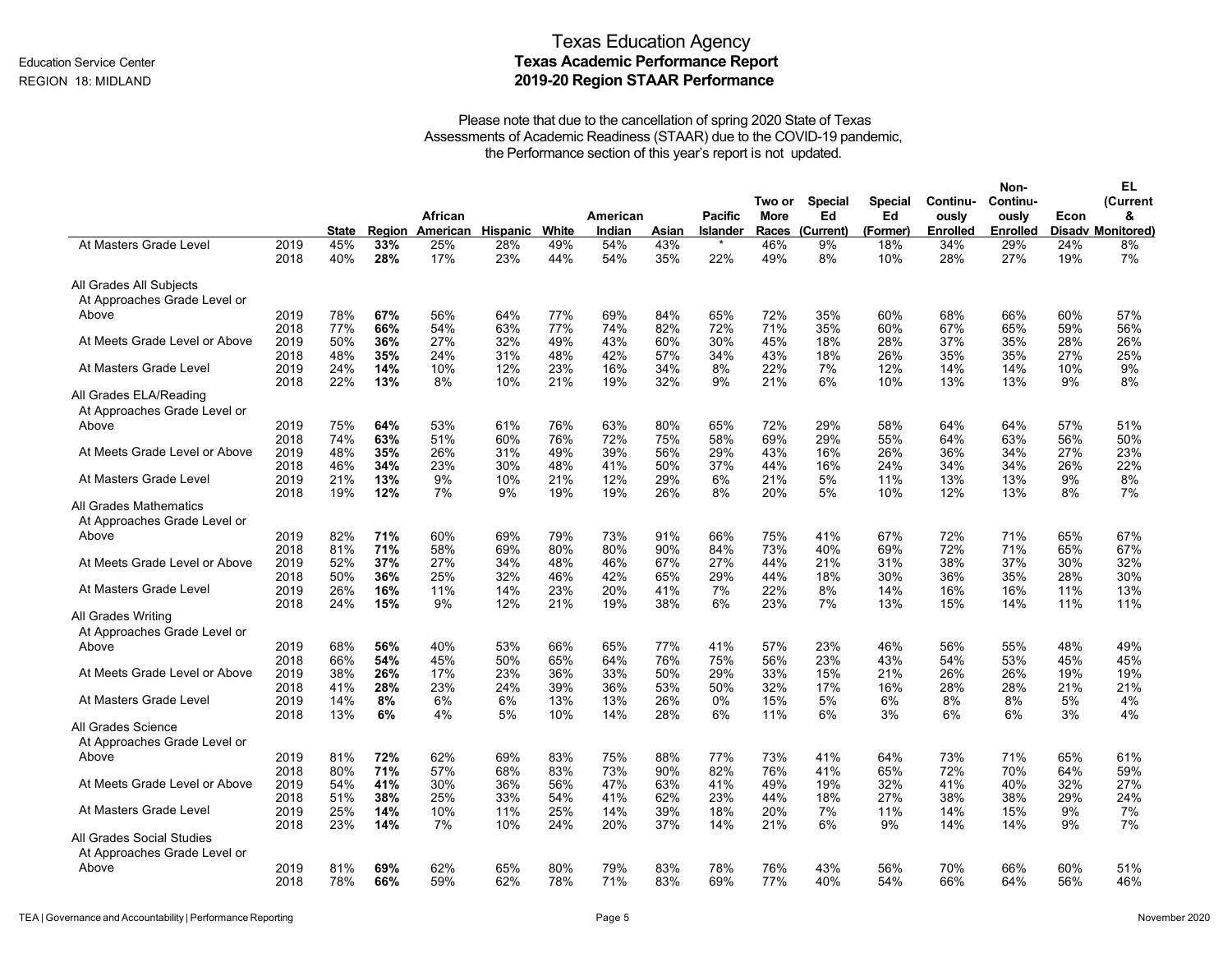|                               |      |       |        | African  |                 |       | American |       | <b>Pacific</b>  | Two or<br>More | <b>Special</b><br>Ed | <b>Special</b><br>Ed | Continu-<br>ously | Non-<br>Continu-<br>ously | Econ   | EL<br>(Current           |
|-------------------------------|------|-------|--------|----------|-----------------|-------|----------|-------|-----------------|----------------|----------------------|----------------------|-------------------|---------------------------|--------|--------------------------|
|                               |      | State | Region | American | <b>Hispanic</b> | White | Indian   | Asian | <b>Islander</b> |                | Races (Current)      | (Former              | <b>Enrolled</b>   | <b>Enrolled</b>           |        | <b>Disady Monitored)</b> |
| At Meets Grade Level or Above | 2019 | 55%   | 40%    | 33%      | 35%             | 54%   | 52%      | 54%   | 22%             | 57%            | 23%                  | 27%                  | 41%               | 36%                       | 30%    | 18%                      |
|                               | 2018 | 53%   | 38%    | 27%      | 33%             | 53%   | 51%      | 59%   | 46%             | 51%            | 21%                  | 25%                  | 39%               | 37%                       | 28%    | 17%                      |
| At Masters Grade Level        | 2019 | 33%   | 21%    | 16%      | 17%             | 33%   | 33%      | 35%   | 11%             | 33%            | 9%                   | 14%                  | 22%               | 18%                       | 13%    | 6%                       |
|                               | 2018 | 31%   | 19%    | 11%      | 14%             | 31%   | 23%      | 37%   | 15%             | 30%            | 8%                   | 9%                   | 19%               | 18%                       | $11\%$ | 5%                       |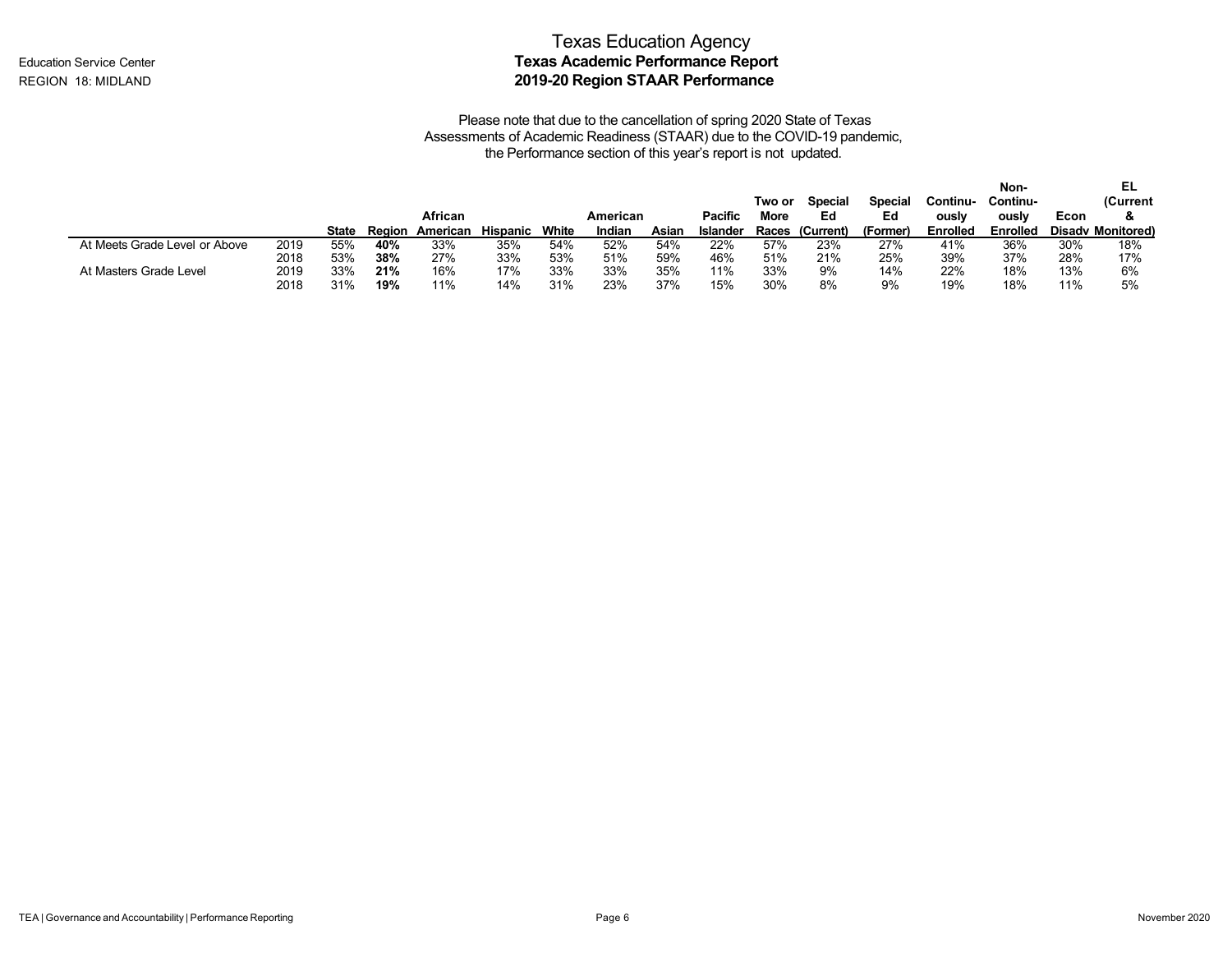## Texas Education Agency Education Service Center **Texas Academic Performance Report** REGION 18: MIDLAND **2019-20 Region Progress**

|                                                                     |      |              |        | African  |                 |       | American |       | <b>Pacific</b>  | Two or<br><b>More</b> | <b>Special</b><br>Ed | <b>Special</b><br>Ed | Continu-<br>ously | Non-<br>Continu-<br>ously | Econ | EL<br>(Current<br>& |
|---------------------------------------------------------------------|------|--------------|--------|----------|-----------------|-------|----------|-------|-----------------|-----------------------|----------------------|----------------------|-------------------|---------------------------|------|---------------------|
|                                                                     |      | <b>State</b> | Region | American | <b>Hispanic</b> | White | Indian   | Asian | <b>Islander</b> | <b>Races</b>          | (Current)            | (Former)             | <b>Enrolled</b>   | Enrolled Disadv           |      | <b>Monitored)</b>   |
| School Progress Domain - Academic Growth Score by Grade and Subject |      |              |        |          |                 |       |          |       |                 |                       |                      |                      |                   |                           |      |                     |
| Grade 4 ELA/Reading                                                 | 2019 | 61           | 56     | 49       | 55              | 58    | 58       | 64    | $\star$         | 63                    | 48                   | 59                   | 56                | 55                        | 53   | 50                  |
|                                                                     | 2018 | 63           | 59     | 55       | 58              | 61    | 69       | 76    | 64              | 66                    | 57                   | 61                   | 59                | 58                        | 56   | 54                  |
| <b>Grade 4 Mathematics</b>                                          | 2019 | 65           | 58     | 50       | 57              | 62    | 65       | 80    | $\star$         | 60                    | 56                   | 65                   | 58                | 59                        | 55   | 55                  |
|                                                                     | 2018 | 65           | 61     | 55       | 60              | 67    | 64       | 79    | 71              | 69                    | 59                   | 68                   | 61                | 63                        | 59   | 56                  |
| Grade 5 ELA/Reading                                                 | 2019 | 81           | 79     | 80       | 78              | 79    | 83       | 87    | 80              | 82                    | 71                   | 73                   | 79                | 79                        | 78   | 82                  |
|                                                                     | 2018 | 80           | 78     | 76       | 79              | 78    | 72       | 88    | 80              | 75                    | 76                   | 81                   | 78                | 78                        | 79   | 82                  |
| <b>Grade 5 Mathematics</b>                                          | 2019 | 83           | 77     | 75       | 78              | 75    | 72       | 88    | 85              | 73                    | 80                   | 75                   | 77                | 77                        | 76   | 78                  |
|                                                                     | 2018 | 81           | 79     | 78       | 80              | 76    | 67       | 86    | 60              | 82                    | 85                   | 73                   | 79                | 78                        | 79   | 82                  |
| Grade 6 ELA/Reading                                                 | 2019 | 42           | 36     | 36       | 34              | 41    | 57       | 44    | 25              | 43                    | 32                   | 26                   | 35                | 39                        | 32   | 31                  |
|                                                                     | 2018 | 47           | 40     | 32       | 39              | 44    | 47       | 59    | 50              | 40                    | 33                   | 33                   | 40                | 41                        | 36   | 40                  |
| Grade 6 Mathematics                                                 | 2019 | 54           | 49     | 49       | 47              | 56    | 67       | 61    | 50              | 58                    | 45                   | 45                   | 48                | 52                        | 45   | 43                  |
|                                                                     | 2018 | 56           | 51     | 47       | 49              | 55    | 61       | 64    | 61              | 60                    | 47                   | 47                   | 51                | 50                        | 49   | 46                  |
| Grade 7 ELA/Reading                                                 | 2019 | 77           | 71     | 68       | 70              | 74    | 86       | 82    | 75              | 79                    | 64                   | 74                   | 70                | 73                        | 69   | 68                  |
|                                                                     | 2018 | 76           | 67     | 59       | 66              | 68    | 41       | 85    | 83              | 75                    | 63                   | 64                   | 67                | 65                        | 64   | 67                  |
| <b>Grade 7 Mathematics</b>                                          | 2019 | 62           | 55     | 50       | 55              | 58    | 68       | 75    | 35              | 54                    | 45                   | 52                   | 55                | 55                        | 52   | 56                  |
|                                                                     | 2018 | 67           | 62     | 49       | 62              | 63    | 47       | 81    | 83              | 68                    | 57                   | 57                   | 62                | 62                        | 60   | 68                  |
| Grade 8 ELA/Reading                                                 | 2019 | 77           | 77     | 74       | 76              | 79    | 84       | 84    | 100             | 84                    | 67                   | 75                   | 77                | 79                        | 76   | 75                  |
|                                                                     | 2018 | 79           | 78     | 77       | 78              | 77    | 94       | 70    | $\star$         | 83                    | 72                   | 84                   | 78                | 77                        | 77   | 77                  |
| Grade 8 Mathematics                                                 | 2019 | 82           | 81     | 78       | 81              | 82    | 83       | 86    | $\star$         | 76                    | 68                   | 79                   | 81                | 80                        | 80   | 79                  |
|                                                                     | 2018 | 81           | 82     | 83       | 82              | 79    | 72       | 89    | $\star$         | 84                    | 74                   | 81                   | 82                | 81                        | 81   | 83                  |
| End of Course English II                                            | 2019 | 69           | 65     | 69       | 64              | 68    | 29       | 72    | $\star$         | 78                    | 56                   | 50                   | 66                | 63                        | 63   | 58                  |
|                                                                     | 2018 | 67           | 65     | 59       | 64              | 69    | 58       | 67    | $\star$         | 74                    | 47                   | 57                   | 65                | 67                        | 64   | 59                  |
| End of Course Algebra I                                             | 2019 | 75           | 59     | 52       | 58              | 64    | 56       | 85    | 67              | 77                    | 34                   | 57                   | 59                | 60                        | 54   | 52                  |
|                                                                     | 2018 | 72           | 61     | 53       | 59              | 69    | 58       | 83    | $\star$         | 75                    | 30                   | 53                   | 62                | 60                        | 55   | 53                  |
| All Grades Both Subjects                                            | 2019 | 69           | 63     | 61       | 62              | 66    | 67       | 76    | 62              | 69                    | 56                   | 61                   | 63                | 64                        | 61   | 61                  |
|                                                                     | 2018 | 69           | 65     | 61       | 65              | 67    | 62       | 77    | 69              | 71                    | 59                   | 63                   | 65                | 65                        | 63   | 64                  |
| All Grades ELA/Reading                                              | 2019 | 68           | 64     | 62       | 63              | 66    | 66       | 73    | 66              | 71                    | 56                   | 59                   | 64                | 64                        | 61   | 61                  |
|                                                                     | 2018 | 69           | 65     | 60       | 64              | 66    | 64       | 75    | 68              | 69                    | 59                   | 63                   | 65                | 65                        | 63   | 64                  |
| All Grades Mathematics                                              | 2019 | 70           | 63     | 59       | 62              | 66    | 68       | 80    | 59              | 67                    | 56                   | 62                   | 63                | 64                        | 60   | 60                  |
|                                                                     | 2018 | 70           | 66     | 61       | 65              | 68    | 61       | 80    | 70              | 73                    | 60                   | 63                   | 66                | 66                        | 64   | 65                  |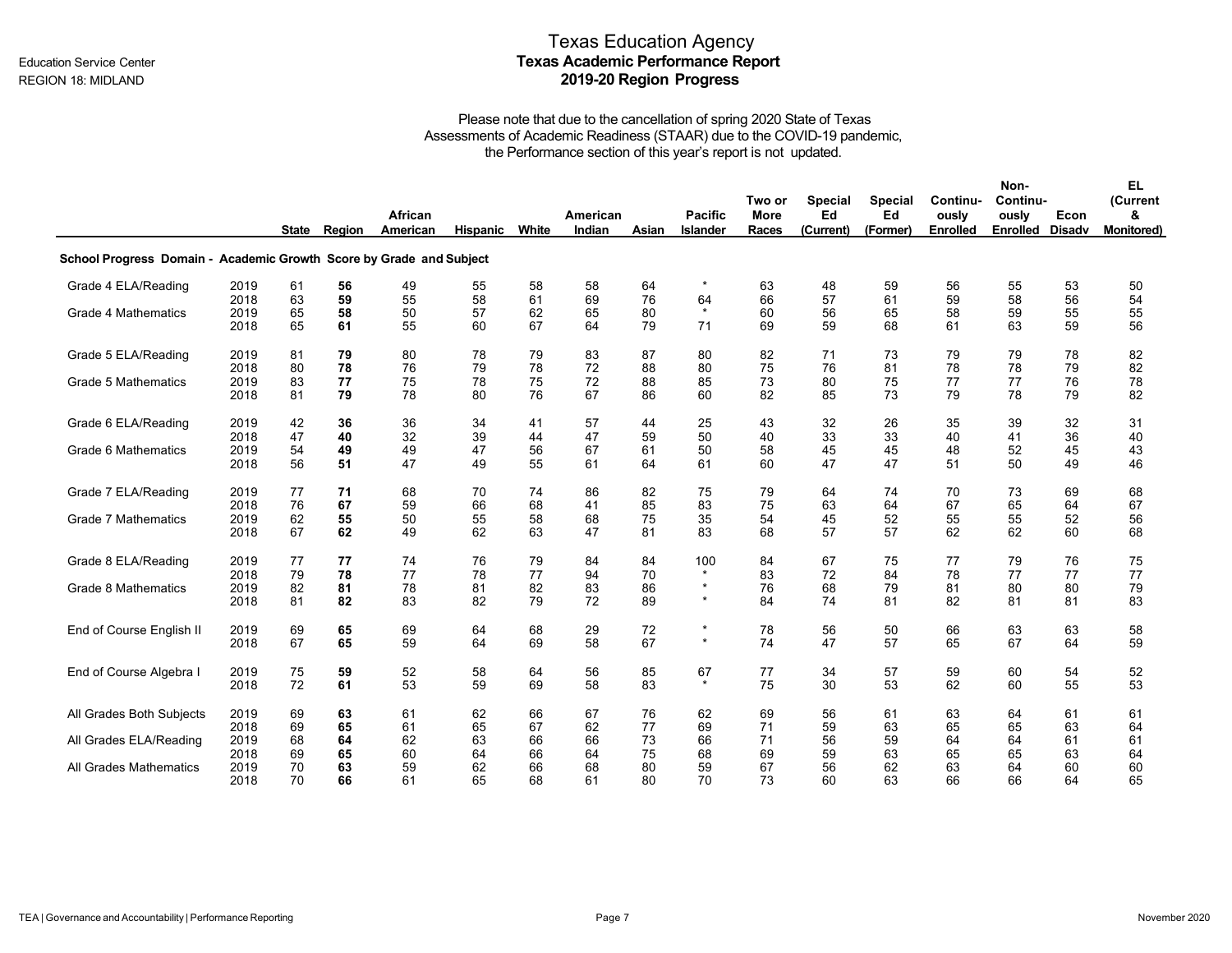# Texas Education Agency **Texas Academic Performance Report 2019-20 Region Prior Year and Student Success Initiative**

|                                                                            |                      | <b>State</b>      |                   | African<br>Region American Hispanic |                   | White             | American<br>Indian | Asian             | <b>Pacific</b><br><b>Islander</b> | Two or<br><b>More</b><br>Races | <b>Special</b><br>Ed | Econ<br><b>Disadv</b> | EL<br>(Current)   |
|----------------------------------------------------------------------------|----------------------|-------------------|-------------------|-------------------------------------|-------------------|-------------------|--------------------|-------------------|-----------------------------------|--------------------------------|----------------------|-----------------------|-------------------|
| <b>Progress of Prior-Year Non-Proficient Students</b>                      |                      |                   |                   |                                     |                   |                   |                    |                   |                                   |                                |                      |                       |                   |
| Sum of Grades 4-8                                                          |                      |                   |                   |                                     |                   |                   |                    |                   |                                   |                                |                      |                       |                   |
| Reading                                                                    | 2019                 | 41%               | 34%               | 27%                                 | 33%               | 41%               | 35%                | 45%               | 31%                               | 37%                            | 13%                  | 31%                   | 27%               |
| Mathematics                                                                | 2018<br>2019<br>2018 | 38%<br>45%<br>47% | 31%<br>37%<br>40% | 26%<br>30%<br>35%                   | 29%<br>37%<br>40% | 38%<br>39%<br>43% | 33%<br>29%<br>47%  | 50%<br>44%<br>56% | $\star$<br>13%<br>56%             | 33%<br>39%<br>35%              | 15%<br>21%<br>24%    | 27%<br>34%<br>37%     | 25%<br>33%<br>36% |
| <b>Student Success Initiative</b>                                          |                      |                   |                   |                                     |                   |                   |                    |                   |                                   |                                |                      |                       |                   |
| Grade 5 Reading                                                            |                      |                   |                   |                                     |                   |                   |                    |                   |                                   |                                |                      |                       |                   |
| Students Meeting Approaches Grade Level on First STAARAdministration       | 2019                 | 78%               | 67%               | 58%                                 | 64%               | 79%               | 65%                | 85%               | 54%                               | 65%                            | 21%                  | 59%                   | 52%               |
| Students Requiring Accelerated Instruction                                 | 2019                 | 22%               | 33%               | 42%                                 | 36%               | 21%               | 35%                | 15%               | 46%                               | 35%                            | 79%                  | 41%                   | 48%               |
| STAARCumulativeMet Standard                                                | 2019                 | 86%               | 78%               | 70%                                 | 75%               | 86%               | 75%                | 89%               | 69%                               | 74%                            | 31%                  | 71%                   | 65%               |
| STAARNon-Proficient Students Promoted by Grade Placement Committee         | 2018                 | 97%               | 95%               | 97%                                 | 94%               | 98%               | $\overline{a}$     | 100%              | $\star$                           | 86%                            | 99%                  | 95%                   | 98%               |
| STAARMet Standard (Non-Proficient in Previous Year)<br>Promoted to Grade 6 | 2019                 | 9%                | 6%                | 6%                                  | 5%                | 16%               | $\sim$             | 20%               | $\star$                           | 0%                             | 4%                   | 5%                    | 3%                |
| Retained in Grade 5                                                        | 2019                 | 63%               | 56%               |                                     | 52%               |                   |                    |                   |                                   |                                |                      | 50%                   |                   |
| <b>Grade 5 Mathematics</b>                                                 |                      |                   |                   |                                     |                   |                   |                    |                   |                                   |                                |                      |                       |                   |
| Students Meeting Approaches Grade Level on First STAARAdministration       | 2019                 | 83%               | 73%               | 62%                                 | 71%               | 79%               | 75%                | 87%               | 62%                               | 65%                            | 36%                  | 66%                   | 62%               |
| Students Requiring Accelerated Instruction                                 | 2019                 | 17%               | 27%               | 38%                                 | 29%               | 21%               | 25%                | 13%               | 38%                               | 35%                            | 64%                  | 34%                   | 38%               |
| <b>STAARCumulativeMet Standard</b>                                         | 2019                 | 90%               | 81%               | 72%                                 | 80%               | 87%               | 80%                | 91%               | 77%                               | 77%                            | 49%                  | 76%                   | 73%               |
| STAARNon-Proficient Students Promoted by Grade Placement Committee         | 2018                 | 97%               | 94%               | 93%                                 | 93%               | 98%               | $\blacksquare$     | $\star$           | $\overline{\phantom{a}}$          | 90%                            | 100%                 | 93%                   | 99%               |
| STAARMet Standard (Non-Proficient in Previous Year)<br>Promoted to Grade 6 | 2019                 | 24%               | 23%               | 21%                                 | 22%               | 25%               |                    |                   | $\overline{\phantom{a}}$          | 43%                            | 18%                  | 20%                   | 18%               |
| Retained in Grade 5                                                        | 2019                 | 65%               | 52%               |                                     | 48%               |                   |                    |                   |                                   |                                |                      | 38%                   |                   |
| Grade 8 Reading                                                            |                      |                   |                   |                                     |                   |                   |                    |                   |                                   |                                |                      |                       |                   |
| Students Meeting Approaches Grade Level on First STAARAdministration       | 2019                 | 78%               | 66%               | 58%                                 | 61%               | 78%               | 65%                | 86%               | 71%                               | 77%                            | 19%                  | 57%                   | 34%               |
| Students Requiring Accelerated Instruction                                 | 2019                 | 22%               | 34%               | 42%                                 | 39%               | 22%               | 35%                | 14%               | 29%                               | 23%                            | 81%                  | 43%                   | 66%               |
| <b>STAARCumulativeMet Standard</b>                                         | 2019                 | 85%               | 75%               | 68%                                 | 72%               | 85%               | 75%                | 91%               | 71%                               | 89%                            | 27%                  | 69%                   | 46%               |
| STAARNon-Proficient Students Promoted by Grade Placement Committee         | 2018                 | 99%               | 98%               | 98%                                 | 98%               | 96%               | $\star$            | 100%              |                                   | $\star$                        | 100%                 | 97%                   | 99%               |
| STAARMet Standard (Non-Proficient in Previous Year)<br>Promoted to Grade 9 | 2019                 | 13%               | 10%               | 7%                                  | 9%                | 13%               | $\star$            | 40%               |                                   |                                | 3%                   | 10%                   | 8%                |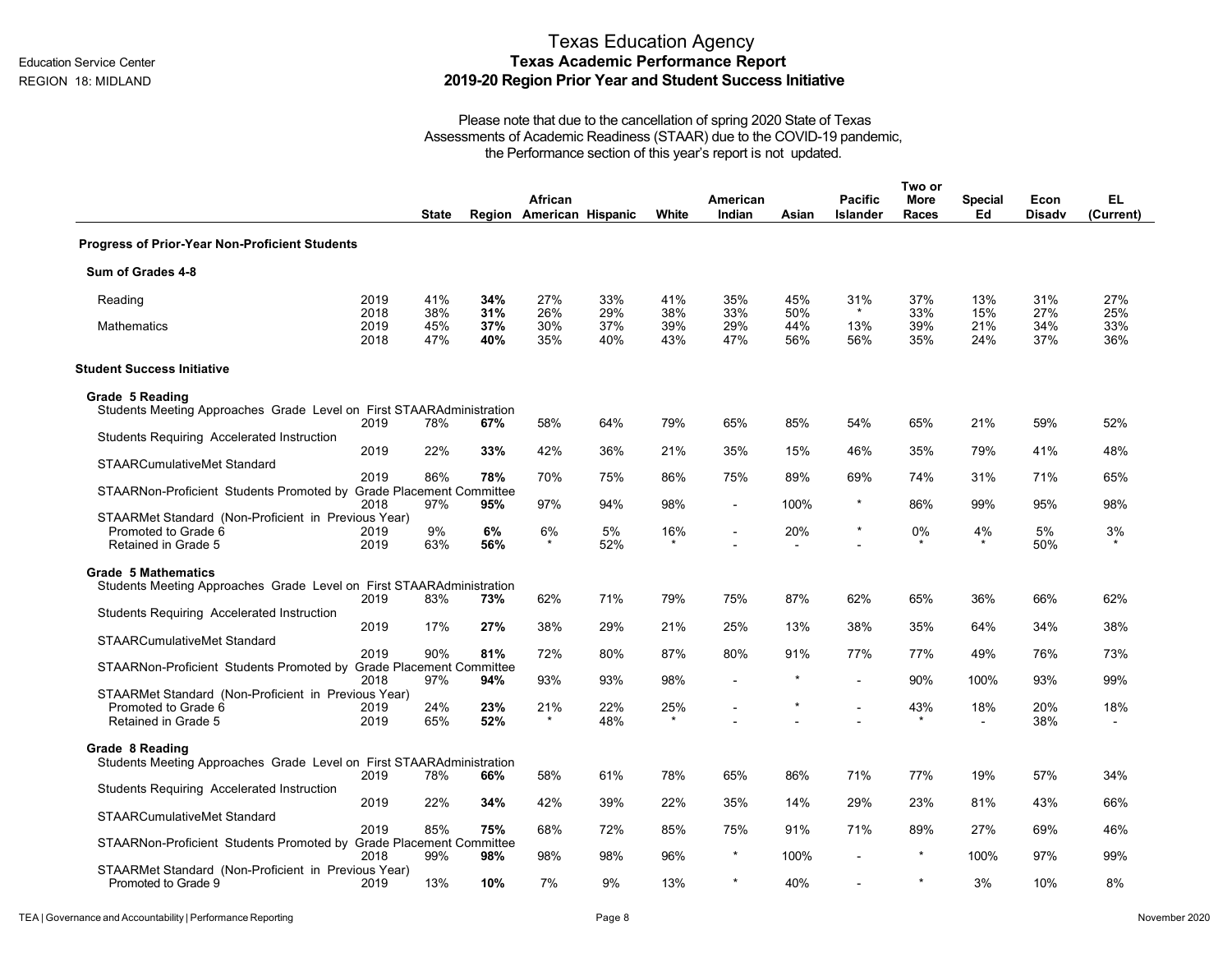# Texas Education Agency **Texas Academic Performance Report 2019-20 Region Prior Year and Student Success Initiative**

|                                                                      |                                  |       |     |                          |     |                          |                          |                          |                          | Two or |                |               |           |
|----------------------------------------------------------------------|----------------------------------|-------|-----|--------------------------|-----|--------------------------|--------------------------|--------------------------|--------------------------|--------|----------------|---------------|-----------|
|                                                                      |                                  |       |     | African                  |     |                          | American                 |                          | <b>Pacific</b>           | More   | <b>Special</b> | Econ          | EL        |
|                                                                      |                                  | State |     | Region American Hispanic |     | White                    | Indian                   | <b>Asian</b>             | <b>Islander</b>          | Races  | Ed             | <b>Disadv</b> | (Current) |
| Retained in Grade 8                                                  | 2019                             | 38%   | 25% | $\overline{\phantom{a}}$ | 17% | $\star$                  |                          | $\overline{\phantom{0}}$ |                          |        | -              | 17%           | $\star$   |
| Grade 8 Mathematics                                                  |                                  |       |     |                          |     |                          |                          |                          |                          |        |                |               |           |
| Students Meeting Approaches Grade Level on First STAARAdministration |                                  |       |     |                          |     |                          |                          |                          |                          |        |                |               |           |
|                                                                      | 2019                             | 82%   | 70% | 57%                      | 67% | 80%                      | 68%                      | 92%                      | 40%                      | 76%    | 26%            | 64%           | 51%       |
| Students Requiring Accelerated Instruction                           |                                  |       |     |                          |     |                          |                          |                          |                          |        |                |               |           |
|                                                                      | 2019                             | 18%   | 30% | 43%                      | 33% | 20%                      | 32%                      | 8%                       | 60%                      | 24%    | 74%            | 36%           | 49%       |
| STAARCumulativeMet Standard                                          |                                  |       |     |                          |     |                          |                          |                          |                          |        |                |               |           |
|                                                                      | 2019                             | 88%   | 78% | 68%                      | 75% | 85%                      | 74%                      | 96%                      | 40%                      | 86%    | 35%            | 73%           | 62%       |
| STAARNon-Proficient Students Promoted by                             | <b>Grade Placement Committee</b> |       |     |                          |     |                          |                          |                          |                          |        |                |               |           |
|                                                                      | 2018                             | 98%   | 98% | 97%                      | 98% | 98%                      | $\overline{\phantom{0}}$ | $\star$                  |                          |        | 100%           | 97%           | 98%       |
| STAARMet Standard (Non-Proficient in Previous Year)                  |                                  |       |     |                          |     |                          |                          |                          |                          |        |                |               |           |
| Promoted to Grade 9                                                  | 2019                             | 50%   | 40% | 39%                      | 39% | 43%                      | $\overline{\phantom{0}}$ | $\star$                  | $\overline{\phantom{0}}$ |        | 30%            | 40%           | 33%       |
| Retained in Grade 8                                                  | 2019                             | 56%   |     |                          |     | $\overline{\phantom{a}}$ |                          |                          |                          |        |                |               | $\star$   |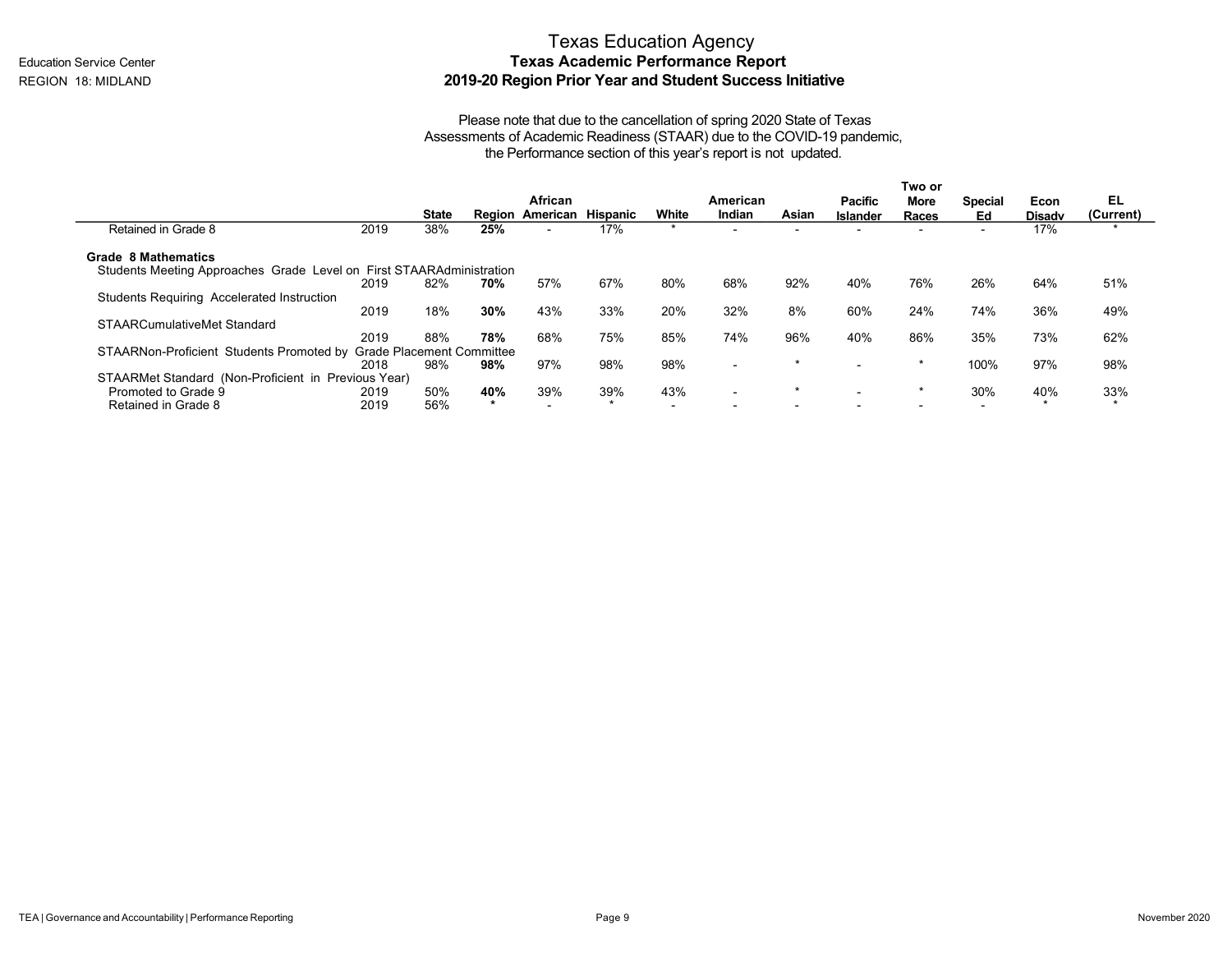### Bilingual Education/English as a Second Language

(Current EL Students)

| Pull-Out<br>Region Education Early Exit Late Exit Two-Way One-Way<br>ESL<br>Content<br>EL<br><b>State</b><br><b>Services Services</b><br><b>STAARPerformance Rate by Subject and Performance Level</b><br>All Grades All Subjects<br>78%<br>67%<br>63%<br>53%<br>64%<br>67%<br>42%<br>46%<br>42%<br>50%<br>49%<br>49%<br>At Approaches Grade Level or Above<br>2019<br>$\blacksquare$<br>2018<br>77%<br>66%<br>62%<br>51%<br>64%<br>66%<br>36%<br>36%<br>37%<br>47%<br>46%<br>46%<br>2019<br>33%<br>12%<br>20%<br>18%<br>At Meets Grade Level or Above<br>50%<br>36%<br>31%<br>17%<br>33%<br>14%<br>12%<br>18%<br>$\overline{\phantom{a}}$<br>33%<br>2018<br>48%<br>35%<br>30%<br>18%<br>31%<br>9%<br>9%<br>10%<br>15%<br>17%<br>17%<br>At Masters Grade Level<br>24%<br>14%<br>13%<br>5%<br>14%<br>13%<br>3%<br>4%<br>3%<br>6%<br>6%<br>6%<br>2019<br>$\overline{\phantom{a}}$<br>22%<br>13%<br>11%<br>5%<br>12%<br>12%<br>2%<br>2%<br>2%<br>5%<br>5%<br>5%<br>2018<br>All Grades ELA/Reading<br>2019<br>75%<br>64%<br>64%<br>53%<br>65%<br>70%<br>33%<br>33%<br>33%<br>42%<br>42%<br>42%<br>At Approaches Grade Level or Above<br>$\overline{\phantom{a}}$<br>72%<br>39%<br>39%<br>2018<br>74%<br>63%<br>61%<br>48%<br>62%<br>27%<br>25%<br>30%<br>40%<br>$\blacksquare$<br>2019<br>48%<br>35%<br>31%<br>16%<br>34%<br>35%<br>9%<br>9%<br>9%<br>17%<br>15%<br>15%<br>At Meets Grade Level or Above<br>2018<br>46%<br>34%<br>30%<br>17%<br>31%<br>38%<br>6%<br>5%<br>7%<br>13%<br>14%<br>14%<br>2019<br>21%<br>13%<br>14%<br>7%<br>15%<br>16%<br>2%<br>3%<br>2%<br>5%<br>6%<br>6%<br>At Masters Grade Level<br>$\overline{\phantom{a}}$<br>2018<br>19%<br>12%<br>13%<br>6%<br>14%<br>16%<br>$1\%$<br>1%<br>2%<br>5%<br>5%<br>5%<br>All Grades Mathematics<br>2019<br>82%<br>71%<br>68%<br>61%<br>70%<br>64%<br>56%<br>66%<br>54%<br>61%<br>60%<br>60%<br>At Approaches Grade Level or Above<br>$\blacksquare$<br>2018<br>81%<br>71%<br>71%<br>59%<br>74%<br>70%<br>51%<br>52%<br>50%<br>61%<br>60%<br>60%<br>$\overline{\phantom{a}}$<br>2019<br>52%<br>37%<br>35%<br>21%<br>38%<br>31%<br>19%<br>24%<br>18%<br>27%<br>25%<br>25%<br>At Meets Grade Level or Above<br>$\blacksquare$<br>36%<br>23%<br>2018<br>50%<br>36%<br>34%<br>20%<br>37%<br>14%<br>14%<br>14%<br>22%<br>23%<br>$\sim$<br>26%<br>16%<br>17%<br>6%<br>19%<br>13%<br>6%<br>8%<br>5%<br>10%<br>10%<br>10%<br>2019<br>At Masters Grade Level<br>24%<br>15%<br>14%<br>4%<br>16%<br>12%<br>4%<br>4%<br>4%<br>7%<br>8%<br>8%<br>2018<br>$\overline{\phantom{a}}$<br><b>All Grades Writing</b><br>39%<br>41%<br>41%<br>2019<br>68%<br>56%<br>55%<br>56%<br>70%<br>27%<br>44%<br>25%<br>44%<br>At Approaches Grade Level or Above<br>$\overline{\phantom{a}}$<br>39%<br>46%<br>35%<br>2018<br>66%<br>54%<br>47%<br>48%<br>23%<br>18%<br>26%<br>36%<br>35%<br>At Meets Grade Level or Above<br>38%<br>26%<br>21%<br>8%<br>23%<br>30%<br>7%<br>11%<br>6%<br>14%<br>2019<br>11%<br>14%<br>$\overline{\phantom{a}}$<br>2018<br>41%<br>28%<br>24%<br>14%<br>26%<br>20%<br>6%<br>4%<br>7%<br>12%<br>15%<br>14%<br>3%<br>At Masters Grade Level<br>2019<br>14%<br>8%<br>4%<br>0%<br>5%<br>7%<br>1%<br>2%<br>1%<br>2%<br>3%<br>2018<br>13%<br>6%<br>4%<br>2%<br>5%<br>3%<br>1%<br>1%<br>1%<br>4%<br>3%<br>3%<br>$\overline{\phantom{a}}$<br>All Grades Science<br>2019<br>81%<br>72%<br>48%<br>44%<br>46%<br>64%<br>50%<br>52%<br>49%<br>57%<br>49%<br>50%<br>At Approaches Grade Level or Above<br>$\tilde{\phantom{a}}$<br>71%<br>53%<br>47%<br>54%<br>44%<br>42%<br>47%<br>47%<br>2018<br>80%<br>54%<br>43%<br>46%<br>$\blacksquare$<br>At Meets Grade Level or Above<br>2019<br>54%<br>41%<br>22%<br>35%<br>13%<br>13%<br>25%<br>16%<br>25%<br>24%<br>14%<br>16%<br>$\overline{\phantom{a}}$<br>20%<br>2018<br>38%<br>19%<br>17%<br>19%<br>10%<br>9%<br>12%<br>13%<br>13%<br>13%<br>51%<br>$\overline{\phantom{a}}$<br>14%<br>8%<br>5%<br>8%<br>9%<br>3%<br>4%<br>2%<br>5%<br>4%<br>4%<br>At Masters Grade Level<br>2019<br>25%<br>$\overline{\phantom{a}}$<br>23%<br>4%<br>2%<br>5%<br>3%<br>2%<br>1%<br>2%<br>3%<br>2%<br>2%<br>2018<br>14%<br>$\blacksquare$<br>All Grades Social Studies<br>2019<br>81%<br>69%<br>40%<br>51%<br>38%<br>42%<br>40%<br>40%<br>At Approaches Grade Level or Above<br>66%<br>33%<br>33%<br>2018<br>78%<br>42%<br>17%<br>36%<br>33%<br>$\overline{\phantom{a}}$<br>$\overline{\phantom{a}}$<br>$\overline{\phantom{a}}$<br>$\overline{\phantom{a}}$<br>2019<br>55%<br>40%<br>11%<br>13%<br>10%<br>9%<br>11%<br>10%<br>At Meets Grade Level or Above<br>$\overline{\phantom{a}}$<br>$\overline{\phantom{a}}$<br>$\blacksquare$<br>2018<br>53%<br>38%<br>9%<br>13%<br>2%<br>7%<br>9%<br>8%<br>$\overline{\phantom{a}}$<br>$\overline{\phantom{a}}$<br>33%<br>21%<br>2%<br>2%<br>2%<br>4%<br>2%<br>2%<br>2019<br>At Masters Grade Level<br>$\blacksquare$<br>$\overline{\phantom{a}}$<br>$\blacksquare$<br>$\blacksquare$<br>2018<br>31%<br>19%<br>2%<br>3%<br>$0\%$<br>1%<br>2%<br>2%<br>School Progress Domain - Academic Growth Score<br>69%<br>63%<br>62%<br>62%<br>64%<br>52%<br>57%<br>67%<br>56%<br>62%<br>59%<br>59%<br>All Grades Both Subjects<br>2019<br>$\blacksquare$<br>2018<br>69%<br>65%<br>66%<br>53%<br>69%<br>66%<br>61%<br>61%<br>61%<br>65%<br>63%<br>63%<br>All Grades ELA/Reading<br>60%<br>2019<br>68%<br>64%<br>61%<br>62%<br>63%<br>47%<br>59%<br>64%<br>58%<br>64%<br>59%<br>$\blacksquare$ |  |  | Bilingual BE-Trans BE-Trans BE-Dual BE-Dual |  |  | ESL | ESL | LEP No LEP with | Total |
|------------------------------------------------------------------------------------------------------------------------------------------------------------------------------------------------------------------------------------------------------------------------------------------------------------------------------------------------------------------------------------------------------------------------------------------------------------------------------------------------------------------------------------------------------------------------------------------------------------------------------------------------------------------------------------------------------------------------------------------------------------------------------------------------------------------------------------------------------------------------------------------------------------------------------------------------------------------------------------------------------------------------------------------------------------------------------------------------------------------------------------------------------------------------------------------------------------------------------------------------------------------------------------------------------------------------------------------------------------------------------------------------------------------------------------------------------------------------------------------------------------------------------------------------------------------------------------------------------------------------------------------------------------------------------------------------------------------------------------------------------------------------------------------------------------------------------------------------------------------------------------------------------------------------------------------------------------------------------------------------------------------------------------------------------------------------------------------------------------------------------------------------------------------------------------------------------------------------------------------------------------------------------------------------------------------------------------------------------------------------------------------------------------------------------------------------------------------------------------------------------------------------------------------------------------------------------------------------------------------------------------------------------------------------------------------------------------------------------------------------------------------------------------------------------------------------------------------------------------------------------------------------------------------------------------------------------------------------------------------------------------------------------------------------------------------------------------------------------------------------------------------------------------------------------------------------------------------------------------------------------------------------------------------------------------------------------------------------------------------------------------------------------------------------------------------------------------------------------------------------------------------------------------------------------------------------------------------------------------------------------------------------------------------------------------------------------------------------------------------------------------------------------------------------------------------------------------------------------------------------------------------------------------------------------------------------------------------------------------------------------------------------------------------------------------------------------------------------------------------------------------------------------------------------------------------------------------------------------------------------------------------------------------------------------------------------------------------------------------------------------------------------------------------------------------------------------------------------------------------------------------------------------------------------------------------------------------------------------------------------------------------------------------------------------------------------------------------------------------------------------------------------------------------------------------------------------------------------------------------------------------------------------------------------------------------------------------------------------------------------------------------------------------------------------------------------------------------------------------------------------------------------------------------------------------------------------------------------------------------------------------------------------------------------------------------------------------------------------------------------------------------------------------|--|--|---------------------------------------------|--|--|-----|-----|-----------------|-------|
|                                                                                                                                                                                                                                                                                                                                                                                                                                                                                                                                                                                                                                                                                                                                                                                                                                                                                                                                                                                                                                                                                                                                                                                                                                                                                                                                                                                                                                                                                                                                                                                                                                                                                                                                                                                                                                                                                                                                                                                                                                                                                                                                                                                                                                                                                                                                                                                                                                                                                                                                                                                                                                                                                                                                                                                                                                                                                                                                                                                                                                                                                                                                                                                                                                                                                                                                                                                                                                                                                                                                                                                                                                                                                                                                                                                                                                                                                                                                                                                                                                                                                                                                                                                                                                                                                                                                                                                                                                                                                                                                                                                                                                                                                                                                                                                                                                                                                                                                                                                                                                                                                                                                                                                                                                                                                                                                                                                                            |  |  |                                             |  |  |     |     |                 |       |
|                                                                                                                                                                                                                                                                                                                                                                                                                                                                                                                                                                                                                                                                                                                                                                                                                                                                                                                                                                                                                                                                                                                                                                                                                                                                                                                                                                                                                                                                                                                                                                                                                                                                                                                                                                                                                                                                                                                                                                                                                                                                                                                                                                                                                                                                                                                                                                                                                                                                                                                                                                                                                                                                                                                                                                                                                                                                                                                                                                                                                                                                                                                                                                                                                                                                                                                                                                                                                                                                                                                                                                                                                                                                                                                                                                                                                                                                                                                                                                                                                                                                                                                                                                                                                                                                                                                                                                                                                                                                                                                                                                                                                                                                                                                                                                                                                                                                                                                                                                                                                                                                                                                                                                                                                                                                                                                                                                                                            |  |  |                                             |  |  |     |     |                 |       |
|                                                                                                                                                                                                                                                                                                                                                                                                                                                                                                                                                                                                                                                                                                                                                                                                                                                                                                                                                                                                                                                                                                                                                                                                                                                                                                                                                                                                                                                                                                                                                                                                                                                                                                                                                                                                                                                                                                                                                                                                                                                                                                                                                                                                                                                                                                                                                                                                                                                                                                                                                                                                                                                                                                                                                                                                                                                                                                                                                                                                                                                                                                                                                                                                                                                                                                                                                                                                                                                                                                                                                                                                                                                                                                                                                                                                                                                                                                                                                                                                                                                                                                                                                                                                                                                                                                                                                                                                                                                                                                                                                                                                                                                                                                                                                                                                                                                                                                                                                                                                                                                                                                                                                                                                                                                                                                                                                                                                            |  |  |                                             |  |  |     |     |                 |       |
|                                                                                                                                                                                                                                                                                                                                                                                                                                                                                                                                                                                                                                                                                                                                                                                                                                                                                                                                                                                                                                                                                                                                                                                                                                                                                                                                                                                                                                                                                                                                                                                                                                                                                                                                                                                                                                                                                                                                                                                                                                                                                                                                                                                                                                                                                                                                                                                                                                                                                                                                                                                                                                                                                                                                                                                                                                                                                                                                                                                                                                                                                                                                                                                                                                                                                                                                                                                                                                                                                                                                                                                                                                                                                                                                                                                                                                                                                                                                                                                                                                                                                                                                                                                                                                                                                                                                                                                                                                                                                                                                                                                                                                                                                                                                                                                                                                                                                                                                                                                                                                                                                                                                                                                                                                                                                                                                                                                                            |  |  |                                             |  |  |     |     |                 |       |
|                                                                                                                                                                                                                                                                                                                                                                                                                                                                                                                                                                                                                                                                                                                                                                                                                                                                                                                                                                                                                                                                                                                                                                                                                                                                                                                                                                                                                                                                                                                                                                                                                                                                                                                                                                                                                                                                                                                                                                                                                                                                                                                                                                                                                                                                                                                                                                                                                                                                                                                                                                                                                                                                                                                                                                                                                                                                                                                                                                                                                                                                                                                                                                                                                                                                                                                                                                                                                                                                                                                                                                                                                                                                                                                                                                                                                                                                                                                                                                                                                                                                                                                                                                                                                                                                                                                                                                                                                                                                                                                                                                                                                                                                                                                                                                                                                                                                                                                                                                                                                                                                                                                                                                                                                                                                                                                                                                                                            |  |  |                                             |  |  |     |     |                 |       |
|                                                                                                                                                                                                                                                                                                                                                                                                                                                                                                                                                                                                                                                                                                                                                                                                                                                                                                                                                                                                                                                                                                                                                                                                                                                                                                                                                                                                                                                                                                                                                                                                                                                                                                                                                                                                                                                                                                                                                                                                                                                                                                                                                                                                                                                                                                                                                                                                                                                                                                                                                                                                                                                                                                                                                                                                                                                                                                                                                                                                                                                                                                                                                                                                                                                                                                                                                                                                                                                                                                                                                                                                                                                                                                                                                                                                                                                                                                                                                                                                                                                                                                                                                                                                                                                                                                                                                                                                                                                                                                                                                                                                                                                                                                                                                                                                                                                                                                                                                                                                                                                                                                                                                                                                                                                                                                                                                                                                            |  |  |                                             |  |  |     |     |                 |       |
|                                                                                                                                                                                                                                                                                                                                                                                                                                                                                                                                                                                                                                                                                                                                                                                                                                                                                                                                                                                                                                                                                                                                                                                                                                                                                                                                                                                                                                                                                                                                                                                                                                                                                                                                                                                                                                                                                                                                                                                                                                                                                                                                                                                                                                                                                                                                                                                                                                                                                                                                                                                                                                                                                                                                                                                                                                                                                                                                                                                                                                                                                                                                                                                                                                                                                                                                                                                                                                                                                                                                                                                                                                                                                                                                                                                                                                                                                                                                                                                                                                                                                                                                                                                                                                                                                                                                                                                                                                                                                                                                                                                                                                                                                                                                                                                                                                                                                                                                                                                                                                                                                                                                                                                                                                                                                                                                                                                                            |  |  |                                             |  |  |     |     |                 |       |
|                                                                                                                                                                                                                                                                                                                                                                                                                                                                                                                                                                                                                                                                                                                                                                                                                                                                                                                                                                                                                                                                                                                                                                                                                                                                                                                                                                                                                                                                                                                                                                                                                                                                                                                                                                                                                                                                                                                                                                                                                                                                                                                                                                                                                                                                                                                                                                                                                                                                                                                                                                                                                                                                                                                                                                                                                                                                                                                                                                                                                                                                                                                                                                                                                                                                                                                                                                                                                                                                                                                                                                                                                                                                                                                                                                                                                                                                                                                                                                                                                                                                                                                                                                                                                                                                                                                                                                                                                                                                                                                                                                                                                                                                                                                                                                                                                                                                                                                                                                                                                                                                                                                                                                                                                                                                                                                                                                                                            |  |  |                                             |  |  |     |     |                 |       |
|                                                                                                                                                                                                                                                                                                                                                                                                                                                                                                                                                                                                                                                                                                                                                                                                                                                                                                                                                                                                                                                                                                                                                                                                                                                                                                                                                                                                                                                                                                                                                                                                                                                                                                                                                                                                                                                                                                                                                                                                                                                                                                                                                                                                                                                                                                                                                                                                                                                                                                                                                                                                                                                                                                                                                                                                                                                                                                                                                                                                                                                                                                                                                                                                                                                                                                                                                                                                                                                                                                                                                                                                                                                                                                                                                                                                                                                                                                                                                                                                                                                                                                                                                                                                                                                                                                                                                                                                                                                                                                                                                                                                                                                                                                                                                                                                                                                                                                                                                                                                                                                                                                                                                                                                                                                                                                                                                                                                            |  |  |                                             |  |  |     |     |                 |       |
|                                                                                                                                                                                                                                                                                                                                                                                                                                                                                                                                                                                                                                                                                                                                                                                                                                                                                                                                                                                                                                                                                                                                                                                                                                                                                                                                                                                                                                                                                                                                                                                                                                                                                                                                                                                                                                                                                                                                                                                                                                                                                                                                                                                                                                                                                                                                                                                                                                                                                                                                                                                                                                                                                                                                                                                                                                                                                                                                                                                                                                                                                                                                                                                                                                                                                                                                                                                                                                                                                                                                                                                                                                                                                                                                                                                                                                                                                                                                                                                                                                                                                                                                                                                                                                                                                                                                                                                                                                                                                                                                                                                                                                                                                                                                                                                                                                                                                                                                                                                                                                                                                                                                                                                                                                                                                                                                                                                                            |  |  |                                             |  |  |     |     |                 |       |
|                                                                                                                                                                                                                                                                                                                                                                                                                                                                                                                                                                                                                                                                                                                                                                                                                                                                                                                                                                                                                                                                                                                                                                                                                                                                                                                                                                                                                                                                                                                                                                                                                                                                                                                                                                                                                                                                                                                                                                                                                                                                                                                                                                                                                                                                                                                                                                                                                                                                                                                                                                                                                                                                                                                                                                                                                                                                                                                                                                                                                                                                                                                                                                                                                                                                                                                                                                                                                                                                                                                                                                                                                                                                                                                                                                                                                                                                                                                                                                                                                                                                                                                                                                                                                                                                                                                                                                                                                                                                                                                                                                                                                                                                                                                                                                                                                                                                                                                                                                                                                                                                                                                                                                                                                                                                                                                                                                                                            |  |  |                                             |  |  |     |     |                 |       |
|                                                                                                                                                                                                                                                                                                                                                                                                                                                                                                                                                                                                                                                                                                                                                                                                                                                                                                                                                                                                                                                                                                                                                                                                                                                                                                                                                                                                                                                                                                                                                                                                                                                                                                                                                                                                                                                                                                                                                                                                                                                                                                                                                                                                                                                                                                                                                                                                                                                                                                                                                                                                                                                                                                                                                                                                                                                                                                                                                                                                                                                                                                                                                                                                                                                                                                                                                                                                                                                                                                                                                                                                                                                                                                                                                                                                                                                                                                                                                                                                                                                                                                                                                                                                                                                                                                                                                                                                                                                                                                                                                                                                                                                                                                                                                                                                                                                                                                                                                                                                                                                                                                                                                                                                                                                                                                                                                                                                            |  |  |                                             |  |  |     |     |                 |       |
|                                                                                                                                                                                                                                                                                                                                                                                                                                                                                                                                                                                                                                                                                                                                                                                                                                                                                                                                                                                                                                                                                                                                                                                                                                                                                                                                                                                                                                                                                                                                                                                                                                                                                                                                                                                                                                                                                                                                                                                                                                                                                                                                                                                                                                                                                                                                                                                                                                                                                                                                                                                                                                                                                                                                                                                                                                                                                                                                                                                                                                                                                                                                                                                                                                                                                                                                                                                                                                                                                                                                                                                                                                                                                                                                                                                                                                                                                                                                                                                                                                                                                                                                                                                                                                                                                                                                                                                                                                                                                                                                                                                                                                                                                                                                                                                                                                                                                                                                                                                                                                                                                                                                                                                                                                                                                                                                                                                                            |  |  |                                             |  |  |     |     |                 |       |
|                                                                                                                                                                                                                                                                                                                                                                                                                                                                                                                                                                                                                                                                                                                                                                                                                                                                                                                                                                                                                                                                                                                                                                                                                                                                                                                                                                                                                                                                                                                                                                                                                                                                                                                                                                                                                                                                                                                                                                                                                                                                                                                                                                                                                                                                                                                                                                                                                                                                                                                                                                                                                                                                                                                                                                                                                                                                                                                                                                                                                                                                                                                                                                                                                                                                                                                                                                                                                                                                                                                                                                                                                                                                                                                                                                                                                                                                                                                                                                                                                                                                                                                                                                                                                                                                                                                                                                                                                                                                                                                                                                                                                                                                                                                                                                                                                                                                                                                                                                                                                                                                                                                                                                                                                                                                                                                                                                                                            |  |  |                                             |  |  |     |     |                 |       |
|                                                                                                                                                                                                                                                                                                                                                                                                                                                                                                                                                                                                                                                                                                                                                                                                                                                                                                                                                                                                                                                                                                                                                                                                                                                                                                                                                                                                                                                                                                                                                                                                                                                                                                                                                                                                                                                                                                                                                                                                                                                                                                                                                                                                                                                                                                                                                                                                                                                                                                                                                                                                                                                                                                                                                                                                                                                                                                                                                                                                                                                                                                                                                                                                                                                                                                                                                                                                                                                                                                                                                                                                                                                                                                                                                                                                                                                                                                                                                                                                                                                                                                                                                                                                                                                                                                                                                                                                                                                                                                                                                                                                                                                                                                                                                                                                                                                                                                                                                                                                                                                                                                                                                                                                                                                                                                                                                                                                            |  |  |                                             |  |  |     |     |                 |       |
|                                                                                                                                                                                                                                                                                                                                                                                                                                                                                                                                                                                                                                                                                                                                                                                                                                                                                                                                                                                                                                                                                                                                                                                                                                                                                                                                                                                                                                                                                                                                                                                                                                                                                                                                                                                                                                                                                                                                                                                                                                                                                                                                                                                                                                                                                                                                                                                                                                                                                                                                                                                                                                                                                                                                                                                                                                                                                                                                                                                                                                                                                                                                                                                                                                                                                                                                                                                                                                                                                                                                                                                                                                                                                                                                                                                                                                                                                                                                                                                                                                                                                                                                                                                                                                                                                                                                                                                                                                                                                                                                                                                                                                                                                                                                                                                                                                                                                                                                                                                                                                                                                                                                                                                                                                                                                                                                                                                                            |  |  |                                             |  |  |     |     |                 |       |
|                                                                                                                                                                                                                                                                                                                                                                                                                                                                                                                                                                                                                                                                                                                                                                                                                                                                                                                                                                                                                                                                                                                                                                                                                                                                                                                                                                                                                                                                                                                                                                                                                                                                                                                                                                                                                                                                                                                                                                                                                                                                                                                                                                                                                                                                                                                                                                                                                                                                                                                                                                                                                                                                                                                                                                                                                                                                                                                                                                                                                                                                                                                                                                                                                                                                                                                                                                                                                                                                                                                                                                                                                                                                                                                                                                                                                                                                                                                                                                                                                                                                                                                                                                                                                                                                                                                                                                                                                                                                                                                                                                                                                                                                                                                                                                                                                                                                                                                                                                                                                                                                                                                                                                                                                                                                                                                                                                                                            |  |  |                                             |  |  |     |     |                 |       |
|                                                                                                                                                                                                                                                                                                                                                                                                                                                                                                                                                                                                                                                                                                                                                                                                                                                                                                                                                                                                                                                                                                                                                                                                                                                                                                                                                                                                                                                                                                                                                                                                                                                                                                                                                                                                                                                                                                                                                                                                                                                                                                                                                                                                                                                                                                                                                                                                                                                                                                                                                                                                                                                                                                                                                                                                                                                                                                                                                                                                                                                                                                                                                                                                                                                                                                                                                                                                                                                                                                                                                                                                                                                                                                                                                                                                                                                                                                                                                                                                                                                                                                                                                                                                                                                                                                                                                                                                                                                                                                                                                                                                                                                                                                                                                                                                                                                                                                                                                                                                                                                                                                                                                                                                                                                                                                                                                                                                            |  |  |                                             |  |  |     |     |                 |       |
|                                                                                                                                                                                                                                                                                                                                                                                                                                                                                                                                                                                                                                                                                                                                                                                                                                                                                                                                                                                                                                                                                                                                                                                                                                                                                                                                                                                                                                                                                                                                                                                                                                                                                                                                                                                                                                                                                                                                                                                                                                                                                                                                                                                                                                                                                                                                                                                                                                                                                                                                                                                                                                                                                                                                                                                                                                                                                                                                                                                                                                                                                                                                                                                                                                                                                                                                                                                                                                                                                                                                                                                                                                                                                                                                                                                                                                                                                                                                                                                                                                                                                                                                                                                                                                                                                                                                                                                                                                                                                                                                                                                                                                                                                                                                                                                                                                                                                                                                                                                                                                                                                                                                                                                                                                                                                                                                                                                                            |  |  |                                             |  |  |     |     |                 |       |
|                                                                                                                                                                                                                                                                                                                                                                                                                                                                                                                                                                                                                                                                                                                                                                                                                                                                                                                                                                                                                                                                                                                                                                                                                                                                                                                                                                                                                                                                                                                                                                                                                                                                                                                                                                                                                                                                                                                                                                                                                                                                                                                                                                                                                                                                                                                                                                                                                                                                                                                                                                                                                                                                                                                                                                                                                                                                                                                                                                                                                                                                                                                                                                                                                                                                                                                                                                                                                                                                                                                                                                                                                                                                                                                                                                                                                                                                                                                                                                                                                                                                                                                                                                                                                                                                                                                                                                                                                                                                                                                                                                                                                                                                                                                                                                                                                                                                                                                                                                                                                                                                                                                                                                                                                                                                                                                                                                                                            |  |  |                                             |  |  |     |     |                 |       |
|                                                                                                                                                                                                                                                                                                                                                                                                                                                                                                                                                                                                                                                                                                                                                                                                                                                                                                                                                                                                                                                                                                                                                                                                                                                                                                                                                                                                                                                                                                                                                                                                                                                                                                                                                                                                                                                                                                                                                                                                                                                                                                                                                                                                                                                                                                                                                                                                                                                                                                                                                                                                                                                                                                                                                                                                                                                                                                                                                                                                                                                                                                                                                                                                                                                                                                                                                                                                                                                                                                                                                                                                                                                                                                                                                                                                                                                                                                                                                                                                                                                                                                                                                                                                                                                                                                                                                                                                                                                                                                                                                                                                                                                                                                                                                                                                                                                                                                                                                                                                                                                                                                                                                                                                                                                                                                                                                                                                            |  |  |                                             |  |  |     |     |                 |       |
|                                                                                                                                                                                                                                                                                                                                                                                                                                                                                                                                                                                                                                                                                                                                                                                                                                                                                                                                                                                                                                                                                                                                                                                                                                                                                                                                                                                                                                                                                                                                                                                                                                                                                                                                                                                                                                                                                                                                                                                                                                                                                                                                                                                                                                                                                                                                                                                                                                                                                                                                                                                                                                                                                                                                                                                                                                                                                                                                                                                                                                                                                                                                                                                                                                                                                                                                                                                                                                                                                                                                                                                                                                                                                                                                                                                                                                                                                                                                                                                                                                                                                                                                                                                                                                                                                                                                                                                                                                                                                                                                                                                                                                                                                                                                                                                                                                                                                                                                                                                                                                                                                                                                                                                                                                                                                                                                                                                                            |  |  |                                             |  |  |     |     |                 |       |
|                                                                                                                                                                                                                                                                                                                                                                                                                                                                                                                                                                                                                                                                                                                                                                                                                                                                                                                                                                                                                                                                                                                                                                                                                                                                                                                                                                                                                                                                                                                                                                                                                                                                                                                                                                                                                                                                                                                                                                                                                                                                                                                                                                                                                                                                                                                                                                                                                                                                                                                                                                                                                                                                                                                                                                                                                                                                                                                                                                                                                                                                                                                                                                                                                                                                                                                                                                                                                                                                                                                                                                                                                                                                                                                                                                                                                                                                                                                                                                                                                                                                                                                                                                                                                                                                                                                                                                                                                                                                                                                                                                                                                                                                                                                                                                                                                                                                                                                                                                                                                                                                                                                                                                                                                                                                                                                                                                                                            |  |  |                                             |  |  |     |     |                 |       |
|                                                                                                                                                                                                                                                                                                                                                                                                                                                                                                                                                                                                                                                                                                                                                                                                                                                                                                                                                                                                                                                                                                                                                                                                                                                                                                                                                                                                                                                                                                                                                                                                                                                                                                                                                                                                                                                                                                                                                                                                                                                                                                                                                                                                                                                                                                                                                                                                                                                                                                                                                                                                                                                                                                                                                                                                                                                                                                                                                                                                                                                                                                                                                                                                                                                                                                                                                                                                                                                                                                                                                                                                                                                                                                                                                                                                                                                                                                                                                                                                                                                                                                                                                                                                                                                                                                                                                                                                                                                                                                                                                                                                                                                                                                                                                                                                                                                                                                                                                                                                                                                                                                                                                                                                                                                                                                                                                                                                            |  |  |                                             |  |  |     |     |                 |       |
|                                                                                                                                                                                                                                                                                                                                                                                                                                                                                                                                                                                                                                                                                                                                                                                                                                                                                                                                                                                                                                                                                                                                                                                                                                                                                                                                                                                                                                                                                                                                                                                                                                                                                                                                                                                                                                                                                                                                                                                                                                                                                                                                                                                                                                                                                                                                                                                                                                                                                                                                                                                                                                                                                                                                                                                                                                                                                                                                                                                                                                                                                                                                                                                                                                                                                                                                                                                                                                                                                                                                                                                                                                                                                                                                                                                                                                                                                                                                                                                                                                                                                                                                                                                                                                                                                                                                                                                                                                                                                                                                                                                                                                                                                                                                                                                                                                                                                                                                                                                                                                                                                                                                                                                                                                                                                                                                                                                                            |  |  |                                             |  |  |     |     |                 |       |
|                                                                                                                                                                                                                                                                                                                                                                                                                                                                                                                                                                                                                                                                                                                                                                                                                                                                                                                                                                                                                                                                                                                                                                                                                                                                                                                                                                                                                                                                                                                                                                                                                                                                                                                                                                                                                                                                                                                                                                                                                                                                                                                                                                                                                                                                                                                                                                                                                                                                                                                                                                                                                                                                                                                                                                                                                                                                                                                                                                                                                                                                                                                                                                                                                                                                                                                                                                                                                                                                                                                                                                                                                                                                                                                                                                                                                                                                                                                                                                                                                                                                                                                                                                                                                                                                                                                                                                                                                                                                                                                                                                                                                                                                                                                                                                                                                                                                                                                                                                                                                                                                                                                                                                                                                                                                                                                                                                                                            |  |  |                                             |  |  |     |     |                 |       |
|                                                                                                                                                                                                                                                                                                                                                                                                                                                                                                                                                                                                                                                                                                                                                                                                                                                                                                                                                                                                                                                                                                                                                                                                                                                                                                                                                                                                                                                                                                                                                                                                                                                                                                                                                                                                                                                                                                                                                                                                                                                                                                                                                                                                                                                                                                                                                                                                                                                                                                                                                                                                                                                                                                                                                                                                                                                                                                                                                                                                                                                                                                                                                                                                                                                                                                                                                                                                                                                                                                                                                                                                                                                                                                                                                                                                                                                                                                                                                                                                                                                                                                                                                                                                                                                                                                                                                                                                                                                                                                                                                                                                                                                                                                                                                                                                                                                                                                                                                                                                                                                                                                                                                                                                                                                                                                                                                                                                            |  |  |                                             |  |  |     |     |                 |       |
|                                                                                                                                                                                                                                                                                                                                                                                                                                                                                                                                                                                                                                                                                                                                                                                                                                                                                                                                                                                                                                                                                                                                                                                                                                                                                                                                                                                                                                                                                                                                                                                                                                                                                                                                                                                                                                                                                                                                                                                                                                                                                                                                                                                                                                                                                                                                                                                                                                                                                                                                                                                                                                                                                                                                                                                                                                                                                                                                                                                                                                                                                                                                                                                                                                                                                                                                                                                                                                                                                                                                                                                                                                                                                                                                                                                                                                                                                                                                                                                                                                                                                                                                                                                                                                                                                                                                                                                                                                                                                                                                                                                                                                                                                                                                                                                                                                                                                                                                                                                                                                                                                                                                                                                                                                                                                                                                                                                                            |  |  |                                             |  |  |     |     |                 |       |
|                                                                                                                                                                                                                                                                                                                                                                                                                                                                                                                                                                                                                                                                                                                                                                                                                                                                                                                                                                                                                                                                                                                                                                                                                                                                                                                                                                                                                                                                                                                                                                                                                                                                                                                                                                                                                                                                                                                                                                                                                                                                                                                                                                                                                                                                                                                                                                                                                                                                                                                                                                                                                                                                                                                                                                                                                                                                                                                                                                                                                                                                                                                                                                                                                                                                                                                                                                                                                                                                                                                                                                                                                                                                                                                                                                                                                                                                                                                                                                                                                                                                                                                                                                                                                                                                                                                                                                                                                                                                                                                                                                                                                                                                                                                                                                                                                                                                                                                                                                                                                                                                                                                                                                                                                                                                                                                                                                                                            |  |  |                                             |  |  |     |     |                 |       |
|                                                                                                                                                                                                                                                                                                                                                                                                                                                                                                                                                                                                                                                                                                                                                                                                                                                                                                                                                                                                                                                                                                                                                                                                                                                                                                                                                                                                                                                                                                                                                                                                                                                                                                                                                                                                                                                                                                                                                                                                                                                                                                                                                                                                                                                                                                                                                                                                                                                                                                                                                                                                                                                                                                                                                                                                                                                                                                                                                                                                                                                                                                                                                                                                                                                                                                                                                                                                                                                                                                                                                                                                                                                                                                                                                                                                                                                                                                                                                                                                                                                                                                                                                                                                                                                                                                                                                                                                                                                                                                                                                                                                                                                                                                                                                                                                                                                                                                                                                                                                                                                                                                                                                                                                                                                                                                                                                                                                            |  |  |                                             |  |  |     |     |                 |       |
|                                                                                                                                                                                                                                                                                                                                                                                                                                                                                                                                                                                                                                                                                                                                                                                                                                                                                                                                                                                                                                                                                                                                                                                                                                                                                                                                                                                                                                                                                                                                                                                                                                                                                                                                                                                                                                                                                                                                                                                                                                                                                                                                                                                                                                                                                                                                                                                                                                                                                                                                                                                                                                                                                                                                                                                                                                                                                                                                                                                                                                                                                                                                                                                                                                                                                                                                                                                                                                                                                                                                                                                                                                                                                                                                                                                                                                                                                                                                                                                                                                                                                                                                                                                                                                                                                                                                                                                                                                                                                                                                                                                                                                                                                                                                                                                                                                                                                                                                                                                                                                                                                                                                                                                                                                                                                                                                                                                                            |  |  |                                             |  |  |     |     |                 |       |
|                                                                                                                                                                                                                                                                                                                                                                                                                                                                                                                                                                                                                                                                                                                                                                                                                                                                                                                                                                                                                                                                                                                                                                                                                                                                                                                                                                                                                                                                                                                                                                                                                                                                                                                                                                                                                                                                                                                                                                                                                                                                                                                                                                                                                                                                                                                                                                                                                                                                                                                                                                                                                                                                                                                                                                                                                                                                                                                                                                                                                                                                                                                                                                                                                                                                                                                                                                                                                                                                                                                                                                                                                                                                                                                                                                                                                                                                                                                                                                                                                                                                                                                                                                                                                                                                                                                                                                                                                                                                                                                                                                                                                                                                                                                                                                                                                                                                                                                                                                                                                                                                                                                                                                                                                                                                                                                                                                                                            |  |  |                                             |  |  |     |     |                 |       |
|                                                                                                                                                                                                                                                                                                                                                                                                                                                                                                                                                                                                                                                                                                                                                                                                                                                                                                                                                                                                                                                                                                                                                                                                                                                                                                                                                                                                                                                                                                                                                                                                                                                                                                                                                                                                                                                                                                                                                                                                                                                                                                                                                                                                                                                                                                                                                                                                                                                                                                                                                                                                                                                                                                                                                                                                                                                                                                                                                                                                                                                                                                                                                                                                                                                                                                                                                                                                                                                                                                                                                                                                                                                                                                                                                                                                                                                                                                                                                                                                                                                                                                                                                                                                                                                                                                                                                                                                                                                                                                                                                                                                                                                                                                                                                                                                                                                                                                                                                                                                                                                                                                                                                                                                                                                                                                                                                                                                            |  |  |                                             |  |  |     |     |                 |       |
|                                                                                                                                                                                                                                                                                                                                                                                                                                                                                                                                                                                                                                                                                                                                                                                                                                                                                                                                                                                                                                                                                                                                                                                                                                                                                                                                                                                                                                                                                                                                                                                                                                                                                                                                                                                                                                                                                                                                                                                                                                                                                                                                                                                                                                                                                                                                                                                                                                                                                                                                                                                                                                                                                                                                                                                                                                                                                                                                                                                                                                                                                                                                                                                                                                                                                                                                                                                                                                                                                                                                                                                                                                                                                                                                                                                                                                                                                                                                                                                                                                                                                                                                                                                                                                                                                                                                                                                                                                                                                                                                                                                                                                                                                                                                                                                                                                                                                                                                                                                                                                                                                                                                                                                                                                                                                                                                                                                                            |  |  |                                             |  |  |     |     |                 |       |
|                                                                                                                                                                                                                                                                                                                                                                                                                                                                                                                                                                                                                                                                                                                                                                                                                                                                                                                                                                                                                                                                                                                                                                                                                                                                                                                                                                                                                                                                                                                                                                                                                                                                                                                                                                                                                                                                                                                                                                                                                                                                                                                                                                                                                                                                                                                                                                                                                                                                                                                                                                                                                                                                                                                                                                                                                                                                                                                                                                                                                                                                                                                                                                                                                                                                                                                                                                                                                                                                                                                                                                                                                                                                                                                                                                                                                                                                                                                                                                                                                                                                                                                                                                                                                                                                                                                                                                                                                                                                                                                                                                                                                                                                                                                                                                                                                                                                                                                                                                                                                                                                                                                                                                                                                                                                                                                                                                                                            |  |  |                                             |  |  |     |     |                 |       |
|                                                                                                                                                                                                                                                                                                                                                                                                                                                                                                                                                                                                                                                                                                                                                                                                                                                                                                                                                                                                                                                                                                                                                                                                                                                                                                                                                                                                                                                                                                                                                                                                                                                                                                                                                                                                                                                                                                                                                                                                                                                                                                                                                                                                                                                                                                                                                                                                                                                                                                                                                                                                                                                                                                                                                                                                                                                                                                                                                                                                                                                                                                                                                                                                                                                                                                                                                                                                                                                                                                                                                                                                                                                                                                                                                                                                                                                                                                                                                                                                                                                                                                                                                                                                                                                                                                                                                                                                                                                                                                                                                                                                                                                                                                                                                                                                                                                                                                                                                                                                                                                                                                                                                                                                                                                                                                                                                                                                            |  |  |                                             |  |  |     |     |                 |       |
|                                                                                                                                                                                                                                                                                                                                                                                                                                                                                                                                                                                                                                                                                                                                                                                                                                                                                                                                                                                                                                                                                                                                                                                                                                                                                                                                                                                                                                                                                                                                                                                                                                                                                                                                                                                                                                                                                                                                                                                                                                                                                                                                                                                                                                                                                                                                                                                                                                                                                                                                                                                                                                                                                                                                                                                                                                                                                                                                                                                                                                                                                                                                                                                                                                                                                                                                                                                                                                                                                                                                                                                                                                                                                                                                                                                                                                                                                                                                                                                                                                                                                                                                                                                                                                                                                                                                                                                                                                                                                                                                                                                                                                                                                                                                                                                                                                                                                                                                                                                                                                                                                                                                                                                                                                                                                                                                                                                                            |  |  |                                             |  |  |     |     |                 |       |
|                                                                                                                                                                                                                                                                                                                                                                                                                                                                                                                                                                                                                                                                                                                                                                                                                                                                                                                                                                                                                                                                                                                                                                                                                                                                                                                                                                                                                                                                                                                                                                                                                                                                                                                                                                                                                                                                                                                                                                                                                                                                                                                                                                                                                                                                                                                                                                                                                                                                                                                                                                                                                                                                                                                                                                                                                                                                                                                                                                                                                                                                                                                                                                                                                                                                                                                                                                                                                                                                                                                                                                                                                                                                                                                                                                                                                                                                                                                                                                                                                                                                                                                                                                                                                                                                                                                                                                                                                                                                                                                                                                                                                                                                                                                                                                                                                                                                                                                                                                                                                                                                                                                                                                                                                                                                                                                                                                                                            |  |  |                                             |  |  |     |     |                 |       |
|                                                                                                                                                                                                                                                                                                                                                                                                                                                                                                                                                                                                                                                                                                                                                                                                                                                                                                                                                                                                                                                                                                                                                                                                                                                                                                                                                                                                                                                                                                                                                                                                                                                                                                                                                                                                                                                                                                                                                                                                                                                                                                                                                                                                                                                                                                                                                                                                                                                                                                                                                                                                                                                                                                                                                                                                                                                                                                                                                                                                                                                                                                                                                                                                                                                                                                                                                                                                                                                                                                                                                                                                                                                                                                                                                                                                                                                                                                                                                                                                                                                                                                                                                                                                                                                                                                                                                                                                                                                                                                                                                                                                                                                                                                                                                                                                                                                                                                                                                                                                                                                                                                                                                                                                                                                                                                                                                                                                            |  |  |                                             |  |  |     |     |                 |       |
|                                                                                                                                                                                                                                                                                                                                                                                                                                                                                                                                                                                                                                                                                                                                                                                                                                                                                                                                                                                                                                                                                                                                                                                                                                                                                                                                                                                                                                                                                                                                                                                                                                                                                                                                                                                                                                                                                                                                                                                                                                                                                                                                                                                                                                                                                                                                                                                                                                                                                                                                                                                                                                                                                                                                                                                                                                                                                                                                                                                                                                                                                                                                                                                                                                                                                                                                                                                                                                                                                                                                                                                                                                                                                                                                                                                                                                                                                                                                                                                                                                                                                                                                                                                                                                                                                                                                                                                                                                                                                                                                                                                                                                                                                                                                                                                                                                                                                                                                                                                                                                                                                                                                                                                                                                                                                                                                                                                                            |  |  |                                             |  |  |     |     |                 |       |
|                                                                                                                                                                                                                                                                                                                                                                                                                                                                                                                                                                                                                                                                                                                                                                                                                                                                                                                                                                                                                                                                                                                                                                                                                                                                                                                                                                                                                                                                                                                                                                                                                                                                                                                                                                                                                                                                                                                                                                                                                                                                                                                                                                                                                                                                                                                                                                                                                                                                                                                                                                                                                                                                                                                                                                                                                                                                                                                                                                                                                                                                                                                                                                                                                                                                                                                                                                                                                                                                                                                                                                                                                                                                                                                                                                                                                                                                                                                                                                                                                                                                                                                                                                                                                                                                                                                                                                                                                                                                                                                                                                                                                                                                                                                                                                                                                                                                                                                                                                                                                                                                                                                                                                                                                                                                                                                                                                                                            |  |  |                                             |  |  |     |     |                 |       |
|                                                                                                                                                                                                                                                                                                                                                                                                                                                                                                                                                                                                                                                                                                                                                                                                                                                                                                                                                                                                                                                                                                                                                                                                                                                                                                                                                                                                                                                                                                                                                                                                                                                                                                                                                                                                                                                                                                                                                                                                                                                                                                                                                                                                                                                                                                                                                                                                                                                                                                                                                                                                                                                                                                                                                                                                                                                                                                                                                                                                                                                                                                                                                                                                                                                                                                                                                                                                                                                                                                                                                                                                                                                                                                                                                                                                                                                                                                                                                                                                                                                                                                                                                                                                                                                                                                                                                                                                                                                                                                                                                                                                                                                                                                                                                                                                                                                                                                                                                                                                                                                                                                                                                                                                                                                                                                                                                                                                            |  |  |                                             |  |  |     |     |                 |       |
|                                                                                                                                                                                                                                                                                                                                                                                                                                                                                                                                                                                                                                                                                                                                                                                                                                                                                                                                                                                                                                                                                                                                                                                                                                                                                                                                                                                                                                                                                                                                                                                                                                                                                                                                                                                                                                                                                                                                                                                                                                                                                                                                                                                                                                                                                                                                                                                                                                                                                                                                                                                                                                                                                                                                                                                                                                                                                                                                                                                                                                                                                                                                                                                                                                                                                                                                                                                                                                                                                                                                                                                                                                                                                                                                                                                                                                                                                                                                                                                                                                                                                                                                                                                                                                                                                                                                                                                                                                                                                                                                                                                                                                                                                                                                                                                                                                                                                                                                                                                                                                                                                                                                                                                                                                                                                                                                                                                                            |  |  |                                             |  |  |     |     |                 |       |
|                                                                                                                                                                                                                                                                                                                                                                                                                                                                                                                                                                                                                                                                                                                                                                                                                                                                                                                                                                                                                                                                                                                                                                                                                                                                                                                                                                                                                                                                                                                                                                                                                                                                                                                                                                                                                                                                                                                                                                                                                                                                                                                                                                                                                                                                                                                                                                                                                                                                                                                                                                                                                                                                                                                                                                                                                                                                                                                                                                                                                                                                                                                                                                                                                                                                                                                                                                                                                                                                                                                                                                                                                                                                                                                                                                                                                                                                                                                                                                                                                                                                                                                                                                                                                                                                                                                                                                                                                                                                                                                                                                                                                                                                                                                                                                                                                                                                                                                                                                                                                                                                                                                                                                                                                                                                                                                                                                                                            |  |  |                                             |  |  |     |     |                 |       |
|                                                                                                                                                                                                                                                                                                                                                                                                                                                                                                                                                                                                                                                                                                                                                                                                                                                                                                                                                                                                                                                                                                                                                                                                                                                                                                                                                                                                                                                                                                                                                                                                                                                                                                                                                                                                                                                                                                                                                                                                                                                                                                                                                                                                                                                                                                                                                                                                                                                                                                                                                                                                                                                                                                                                                                                                                                                                                                                                                                                                                                                                                                                                                                                                                                                                                                                                                                                                                                                                                                                                                                                                                                                                                                                                                                                                                                                                                                                                                                                                                                                                                                                                                                                                                                                                                                                                                                                                                                                                                                                                                                                                                                                                                                                                                                                                                                                                                                                                                                                                                                                                                                                                                                                                                                                                                                                                                                                                            |  |  |                                             |  |  |     |     |                 |       |
|                                                                                                                                                                                                                                                                                                                                                                                                                                                                                                                                                                                                                                                                                                                                                                                                                                                                                                                                                                                                                                                                                                                                                                                                                                                                                                                                                                                                                                                                                                                                                                                                                                                                                                                                                                                                                                                                                                                                                                                                                                                                                                                                                                                                                                                                                                                                                                                                                                                                                                                                                                                                                                                                                                                                                                                                                                                                                                                                                                                                                                                                                                                                                                                                                                                                                                                                                                                                                                                                                                                                                                                                                                                                                                                                                                                                                                                                                                                                                                                                                                                                                                                                                                                                                                                                                                                                                                                                                                                                                                                                                                                                                                                                                                                                                                                                                                                                                                                                                                                                                                                                                                                                                                                                                                                                                                                                                                                                            |  |  |                                             |  |  |     |     |                 |       |
|                                                                                                                                                                                                                                                                                                                                                                                                                                                                                                                                                                                                                                                                                                                                                                                                                                                                                                                                                                                                                                                                                                                                                                                                                                                                                                                                                                                                                                                                                                                                                                                                                                                                                                                                                                                                                                                                                                                                                                                                                                                                                                                                                                                                                                                                                                                                                                                                                                                                                                                                                                                                                                                                                                                                                                                                                                                                                                                                                                                                                                                                                                                                                                                                                                                                                                                                                                                                                                                                                                                                                                                                                                                                                                                                                                                                                                                                                                                                                                                                                                                                                                                                                                                                                                                                                                                                                                                                                                                                                                                                                                                                                                                                                                                                                                                                                                                                                                                                                                                                                                                                                                                                                                                                                                                                                                                                                                                                            |  |  |                                             |  |  |     |     |                 |       |
|                                                                                                                                                                                                                                                                                                                                                                                                                                                                                                                                                                                                                                                                                                                                                                                                                                                                                                                                                                                                                                                                                                                                                                                                                                                                                                                                                                                                                                                                                                                                                                                                                                                                                                                                                                                                                                                                                                                                                                                                                                                                                                                                                                                                                                                                                                                                                                                                                                                                                                                                                                                                                                                                                                                                                                                                                                                                                                                                                                                                                                                                                                                                                                                                                                                                                                                                                                                                                                                                                                                                                                                                                                                                                                                                                                                                                                                                                                                                                                                                                                                                                                                                                                                                                                                                                                                                                                                                                                                                                                                                                                                                                                                                                                                                                                                                                                                                                                                                                                                                                                                                                                                                                                                                                                                                                                                                                                                                            |  |  |                                             |  |  |     |     |                 |       |
|                                                                                                                                                                                                                                                                                                                                                                                                                                                                                                                                                                                                                                                                                                                                                                                                                                                                                                                                                                                                                                                                                                                                                                                                                                                                                                                                                                                                                                                                                                                                                                                                                                                                                                                                                                                                                                                                                                                                                                                                                                                                                                                                                                                                                                                                                                                                                                                                                                                                                                                                                                                                                                                                                                                                                                                                                                                                                                                                                                                                                                                                                                                                                                                                                                                                                                                                                                                                                                                                                                                                                                                                                                                                                                                                                                                                                                                                                                                                                                                                                                                                                                                                                                                                                                                                                                                                                                                                                                                                                                                                                                                                                                                                                                                                                                                                                                                                                                                                                                                                                                                                                                                                                                                                                                                                                                                                                                                                            |  |  |                                             |  |  |     |     |                 |       |
| 2018<br>65%<br>66%<br>58%<br>67%<br>69%<br>62%<br>65%<br>63%<br>63%<br>69%<br>64%<br>61%                                                                                                                                                                                                                                                                                                                                                                                                                                                                                                                                                                                                                                                                                                                                                                                                                                                                                                                                                                                                                                                                                                                                                                                                                                                                                                                                                                                                                                                                                                                                                                                                                                                                                                                                                                                                                                                                                                                                                                                                                                                                                                                                                                                                                                                                                                                                                                                                                                                                                                                                                                                                                                                                                                                                                                                                                                                                                                                                                                                                                                                                                                                                                                                                                                                                                                                                                                                                                                                                                                                                                                                                                                                                                                                                                                                                                                                                                                                                                                                                                                                                                                                                                                                                                                                                                                                                                                                                                                                                                                                                                                                                                                                                                                                                                                                                                                                                                                                                                                                                                                                                                                                                                                                                                                                                                                                   |  |  |                                             |  |  |     |     |                 |       |